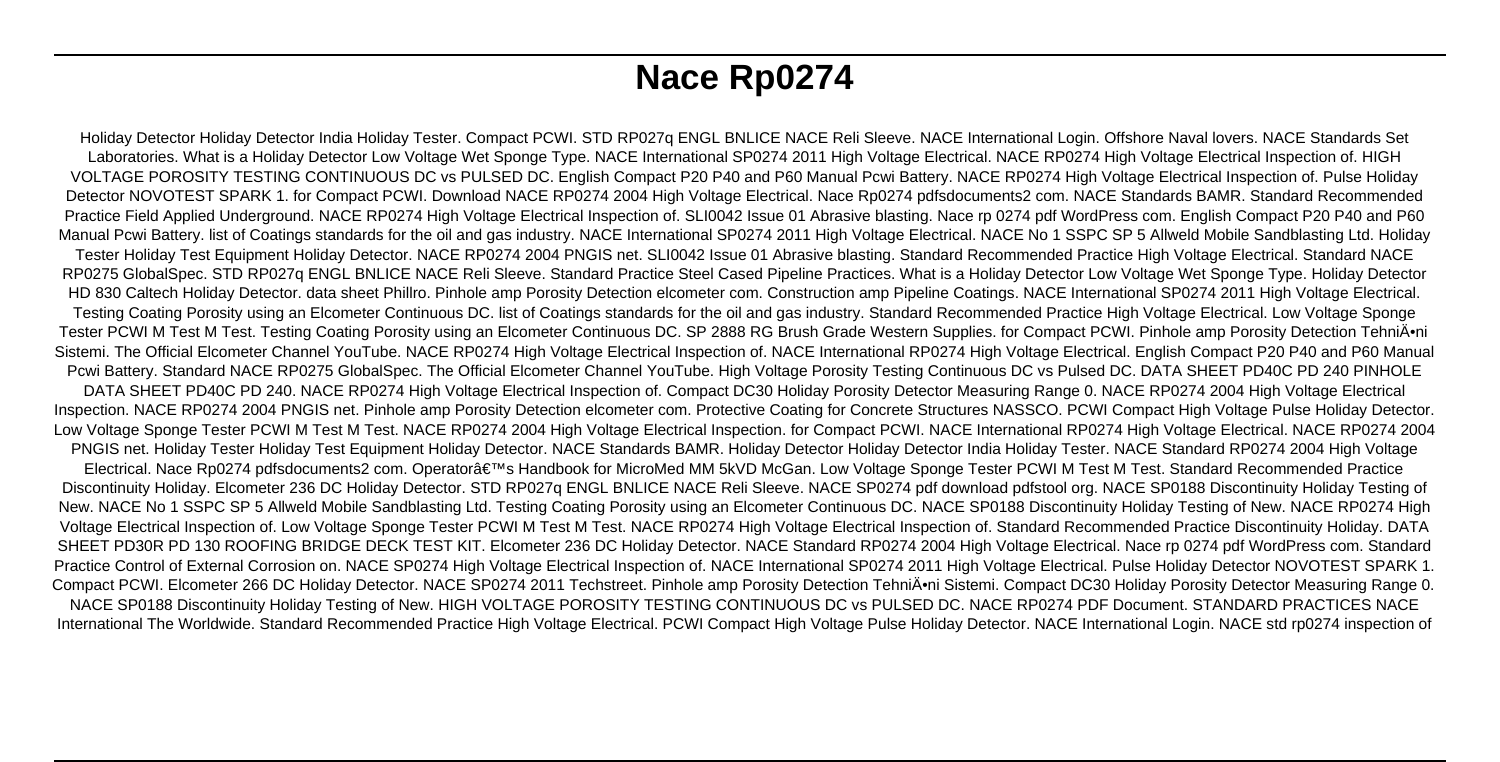piping coating pdf scribd com. DATA SHEET PD30R PD 130 ROOFING BRIDGE DECK TEST KIT. High Voltage Porosity Testing Continuous DC vs Pulsed DC. NACE std rp0274 inspection of piping coating pdf scribd com. Wet Sponge Pin Hole Detector. NACE STANDARDS WITH INDUSTRIES NACE International. Search Results for NACE RP0274 techstreet com. SLI0042 Issue 01 Abrasive blasting. NACE RP0274 PDF Document. NACE RP0274 2004 PNGIS net. NACE RP0274 PDF Document. Nace Rp0274 pdfsdocuments2 com. Holiday Detector HD 830 Caltech Holiday Detector. Standard Practice Control of External Corrosion on. Protective Coating for Concrete Structures NASSCO. NACE SP0274 pdf download pdfstool org. Construction amp Pipeline Coatings. NACE Standard RP0274 2004 High Voltage Electrical. NACE SP0274 High Voltage Electrical Inspection of. PCWI Compact High Voltage Pulse Holiday Detector. NACE SP0274 High Voltage Electrical Inspection of. Testing Coating Porosity using an Elcometer Continuous DC. NACE RP0274 High Voltage Electrical Inspection of. Operator's Handbook for MicroMed MM 5kVD McGan. NACE SP0274 2011 Techstreet. Alat Ukur Ketebalan Lapisan Solusi Pengukuran. NACE SP0274 2011 Techstreet. Elcometer 236 DC Holiday Detector. for Compact PCWI. Standard Practice Steel Cased Pipeline Practices. Wet Sponge Pin Hole Detector. Elcometer 236 DC Holiday Detector. NACE SP0188 Discontinuity Holiday Testing of New. HIGH VOLTAGE POROSITY TESTING CONTINUOUS DC vs PULSED DC. NACE Standards Set Laboratories. Alat Ukur Ketebalan Lapisan Solusi Pengukuran. Standard Recommended Practice Discontinuity Holiday. Reli Sleeve Pipe Sleeve Insert Sleeve. Construction amp Pipeline Coatings. NACE Standard RP0274 2004 High Voltage Electrical. HIGH VOLTAGE POROSITY TESTING CONTINUOUS DC vs PULSED DC. NACE STANDARDS WITH INDUSTRIES NACE International. Nace rp 0274 pdf WordPress com. NACE RP0274 PDF Document. What is a Holiday Detector Low Voltage Wet Sponge Type. SLI0042 Issue 01 Abrasive blasting. Holiday Tester Holiday Test Equipment Holiday Detector. The Official Elcometer Channel YouTube. Elcometer 266 DC Holiday Detector. High Voltage Porosity Testing Continuous DC vs Pulsed DC. PCWI Compact High Voltage Pulse Holiday Detector. Offshore Naval lovers. The Official Elcometer Channel YouTube. Standard Recommended Practice Field Applied Underground. Nace Rp0274 pdfsdocuments2 com. Compact PCWI. Standard Recommended Practice Field Applied Underground. English Compact P20 P40 and P60 Manual Pcwi Battery. Standard Recommended Practice Discontinuity Holiday. list of Coatings standards for the oil and gas industry. What is a Holiday Detector Low Voltage Wet Sponge Type. NACE SP0274 High Voltage Electrical Inspection of. Compact PCWI. Search Results for NACE RP0274 techstreet com. data sheet Phillro. Standard Recommended Practice High Voltage Electrical. Holiday Tester Holiday Test Equipment Holiday Detector. SP 2888 RG Brush Grade Western Supplies. list of Coatings standards for the oil and gas industry. STD RP027q ENGL BNLICE NACE Reli Sleeve. Construction amp Pipeline Coatings. Nace rp 0274 pdf WordPress com. STANDARD PRACTICES NACE International The Worldwide. Reli Sleeve Pipe Sleeve Insert Sleeve. High Voltage Porosity Testing Continuous DC vs Pulsed DC. DATA SHEET PD40C PD 240 PINHOLE DATA SHEET PD40C PD 240. NACE std rp0274 inspection of piping coating pdf scribd com. Download NACE RP0274 2004 High Voltage Electrical. Standard Recommended Practice Field Applied Underground. NACE std rp0274 inspection of piping coating pdf scribd com. NACE SP0274 2011 Techstreet

### **Holiday Detector Holiday Detector India Holiday Tester**

## **July 14th, 2018 - Holiday Detector Test And Detect Pinholes ASTM G 62 ASTM D 5162 BS 1344 11 ISO 2746 NACE RP0274 NACE RP0490 NACE RP0188 88 Standards**'

### '**Compact PCWI**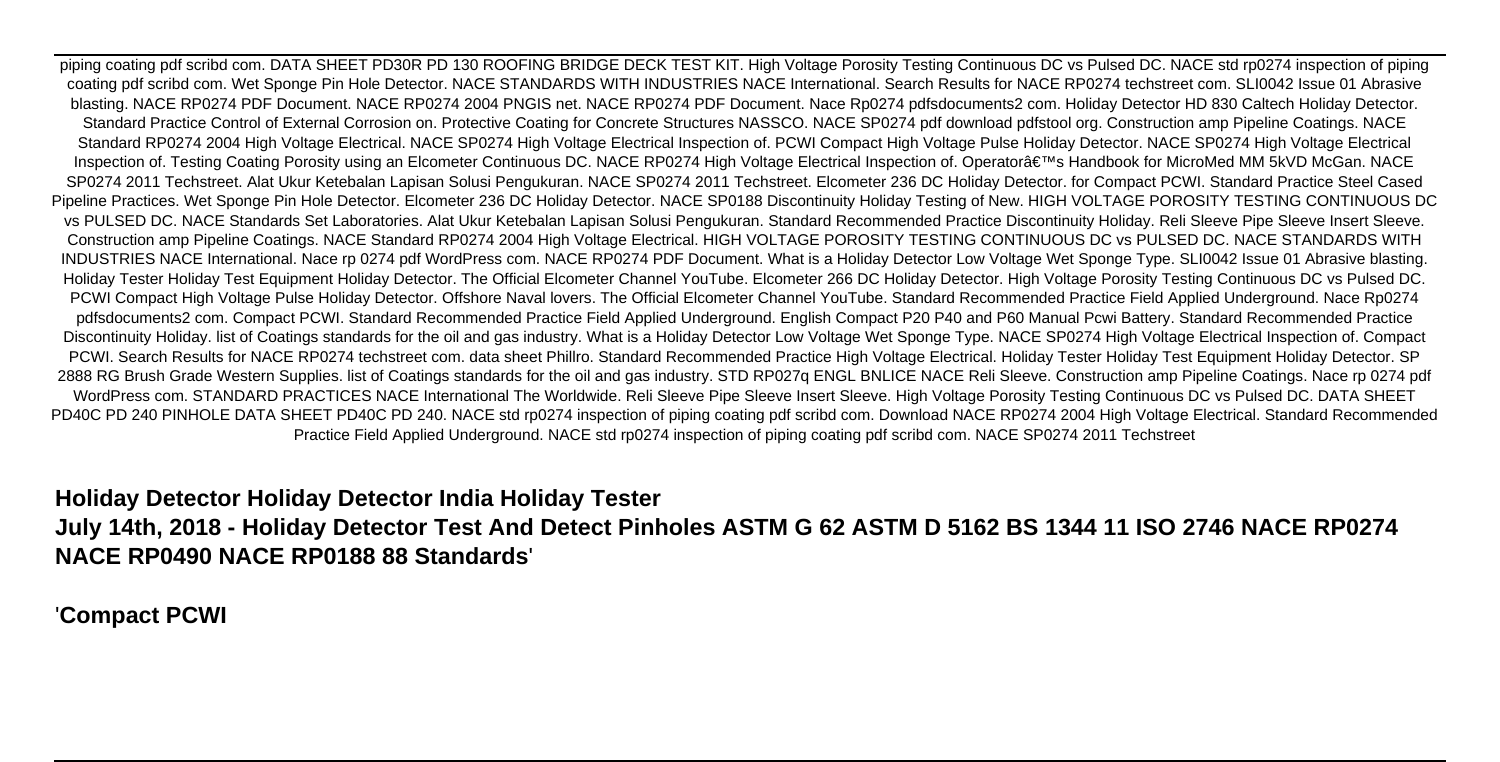# July 10th, 2018 - Can be used in accordance with Australian Standard AS3894 1 ASTM G62 ASTM D5162 ASTM D4787 NACE RP0274 NACE SP0490 NACE SP0188 ANSI AWWA C213'

### '**STD RP027Q ENGL BNLICE NACE RELI SLEEVE**

JULY 9TH, 2018 - STD NACE BNLICE RP027Q ENGL NACE STANDARD RP0274 98 ITEM NO 21010 THE CORROSION SOCI STANDARD RECOMMENDED PRACTICE HIGH VOLTAGE ELECTRICAL INSPECTION OF'

### '**NACE International Login**

July 9th, 2018 - NACE Equips Society To Protect People Assets And The Environment From The Adverse Effects Of Corrosion' '**offshore naval lovers**

june 29th, 2018 - nace rp0274 high voltage electrical inspection of pipeline coatings prior to installation nace rp0287 field measurement of surface profile of abrasive blast cleaned surfaces using replica tape testex'

# '**NACE STANDARDS SET LABORATORIES**

 $MAY$  20TH, 2018 - RP0274 – HIGH VOLTAGE ELECTRICAL INSPECTION OF PIPELINE COATINGS PRIOR TO INSTALLATION NACE NO 6ISSPC SP13 RP0397 – SURFACE PREPARATION OF CONCRETE'

## '**WHAT IS A HOLIDAY DETECTOR LOW VOLTAGE WET SPONGE TYPE**

JULY 12TH, 2018 - HOLIDAY DETECTOR LOW VOLTAGE WET SPONGE TYPE DEFINITION HOLIDAY DETECTOR LOW VOLTAGE WET SPONGE TYPE IS A NON DESTRUCTIVE TEST INSTRUMENT THAT'

### '**NACE International SP0274 2011 High Voltage Electrical**

July 9th, 2018 - High voltage electrical inspection of pipeline coatings Guidelines on testing voltages grounding exploring electrodes speed of travel voltage measurements surface condition care of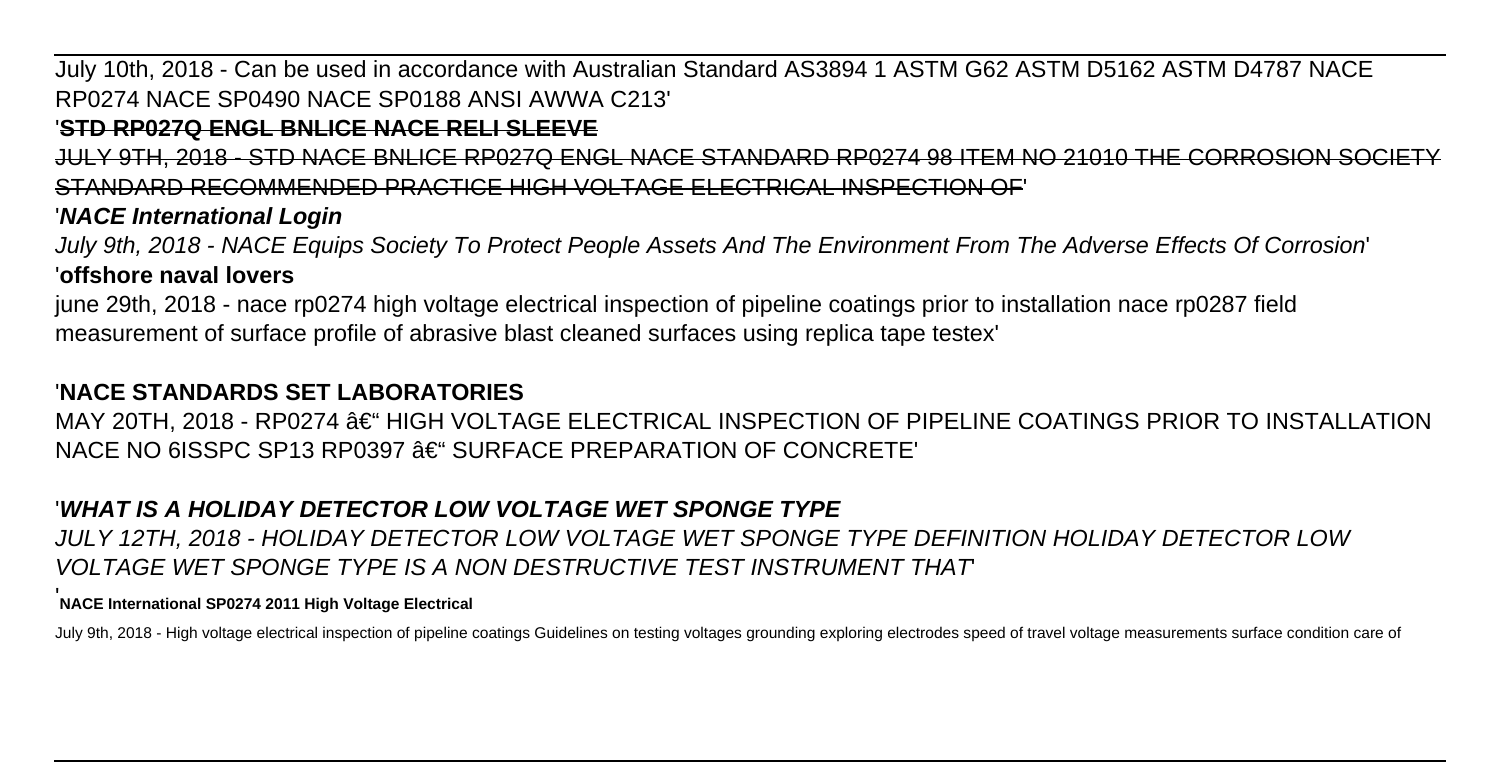#### '**NACE RP0274 High Voltage Electrical Inspection Of**

July 8th, 2018 - General Electrical Inspection Holiday Detection Is A Test Of The Continuity Of A Protective Coating This Type Of Inspection Does Not Provide Information Concerning Coating

#### Resistance Bond Physical Characteristics Or The Overall Quality Of The Coating Nor Is It Intended To Do So' '**HIGH VOLTAGE POROSITY TESTING CONTINUOUS DC vs PULSED DC**

July 2nd, 2018 - HIGH VOLTAGE POROSITY TESTING CONTINUOUS DC vs Table 1 Suggested Voltages for High Voltage Spark Testing according to NACE SP0188 NACE RP0274 2004 High Voltage'

# '**English Compact P20 P40 and P60 Manual Pcwi Battery**

# **March 4th, 2014 - Complies with the requirements of Australian Standard AS3894 1 2002 ASTM G62 87 1998 NACE RP0274 98 NACE RP0490 2001 NACE RPO188 99 ASTM D4787 93 1999 JIS G 3491 JIS G 3492 ANSI AWWA C214 89 ANSI AWWA C213 94 and ISO 2746 1998 CE Marked PCWI Compact Detectors comply with the requirements**'

'**NACE RP0274 High Voltage Electrical Inspection of**

July 6th, 2018 - NACE RP0274 High Voltage Electrical Inspection of Pipeline Coatings Prior To Installation'

# '**Pulse Holiday Detector NOVOTEST SPARK 1**

July 5th, 2018 - Pulse Holiday Detector NOVOTEST SPARK 1 designed to detect pits NACE RP0274 2004 NACE RP0490 2007 NACE SP0188 2006 ASTM D4787 08 ANSI AWWA C214 07'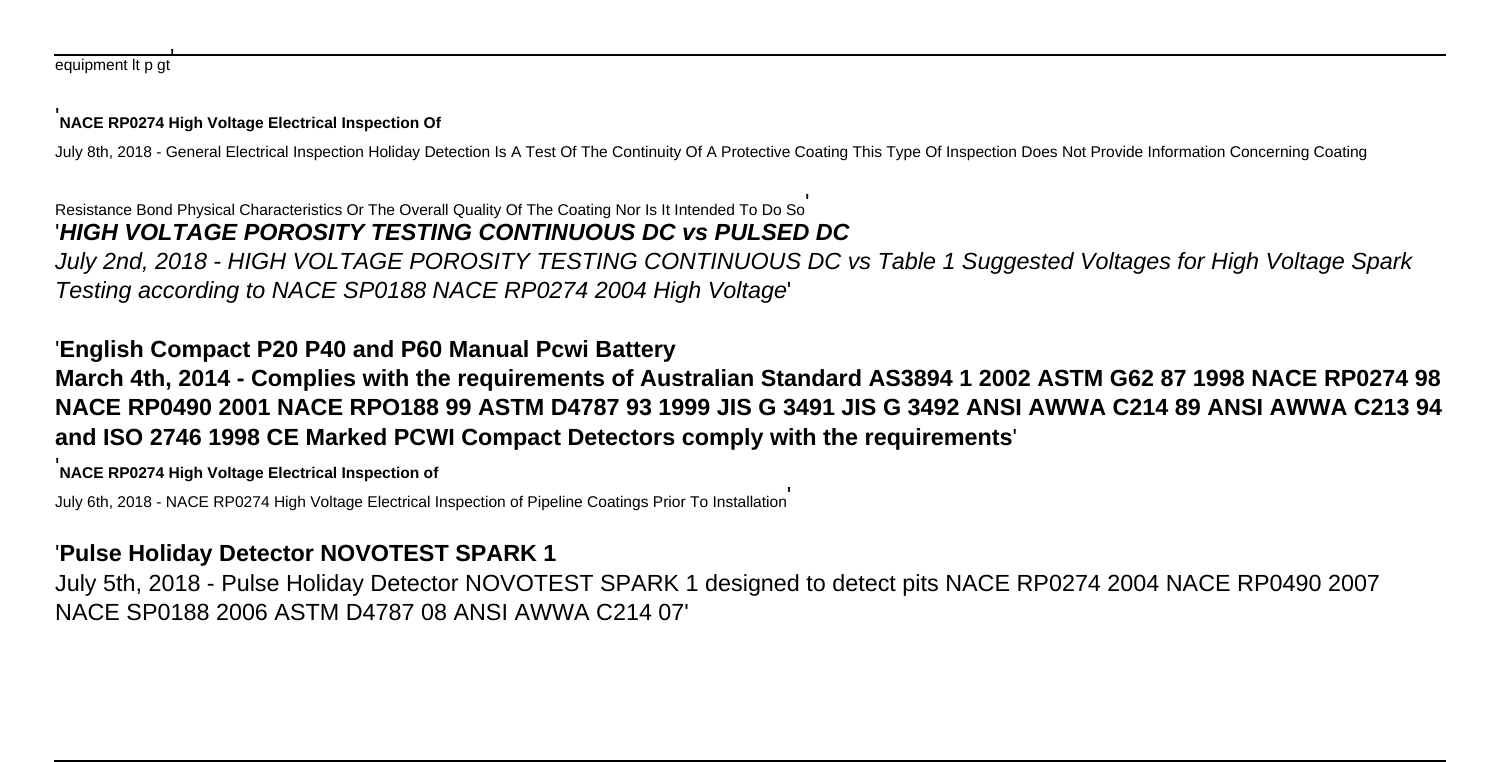### '**for compact pcwi**

july 2nd, 2018 - nace rp0274 derived table table 3 below is derived from nace standards and should be used as a guide only the above table should be taken as a guide only it is recommended that the whole of this standard be used mm kilovolts 0 51 6 0 79 7 1 6 10 2 4 12 3 2 14 4 0 16 4 8 17 13 28 16 31 19 34 table 3 kv values from nace'

### '**download nace rp0274 2004 high voltage electrical**

july 9th, 2018 - ت٠اÙ ÛŒ ØÙ,Ù^Ù, ٠تتÙ"Ù, بÙ‡ پرشيÙ† Ú<sup>−</sup>ÙŠÚ¯ Ù ÛŒ باشد 2013©Ù¾Ø±Ø´ÙŠÙ† Ú<sup>−</sup>ÙŠÚ<sup>−</sup> **٠ی باشد 2013©**''**Nace Rp0274 pdfsdocuments2 com**

July 3rd, 2018 - NACE Standard RP0274 2004 Standard Recommended Practice High Voltage Electrical Inspection of Pipeline Coatings 4 Coating material damaged or improperly installed''**NACE STANDARDS BAMR**

JUNE 24TH, 2018 - THE NACE STANDARDS ARE COMPLIED WITH BY THE FOLLOWING INSTRUMENTS'

## '**Standard Recommended Practice Field Applied Underground**

**July 8th, 2018 - Standard Recommended Practice Field Applied Underground Wax Coating Systems for Underground Pipelines Application Performance and Quality Control**'

#### '**NACE RP0274 High Voltage Electrical Inspection Of**

July 6th, 2018 - NACE RP0274 High Voltage Electrical Inspection Of Pipeline Coatings Prior To Installation' '**SLI0042 ISSUE 01 ABRASIVE BLASTING**

JUNE 24TH, 2018 - ASTM D4787 NACE RP0274 NACE TM0384 ASTM D5162 A WIDE RANGE OF INTERCHANGEABLE PROBE ACCESSORIES AVAILABLE COMPATIBLE WITH ALL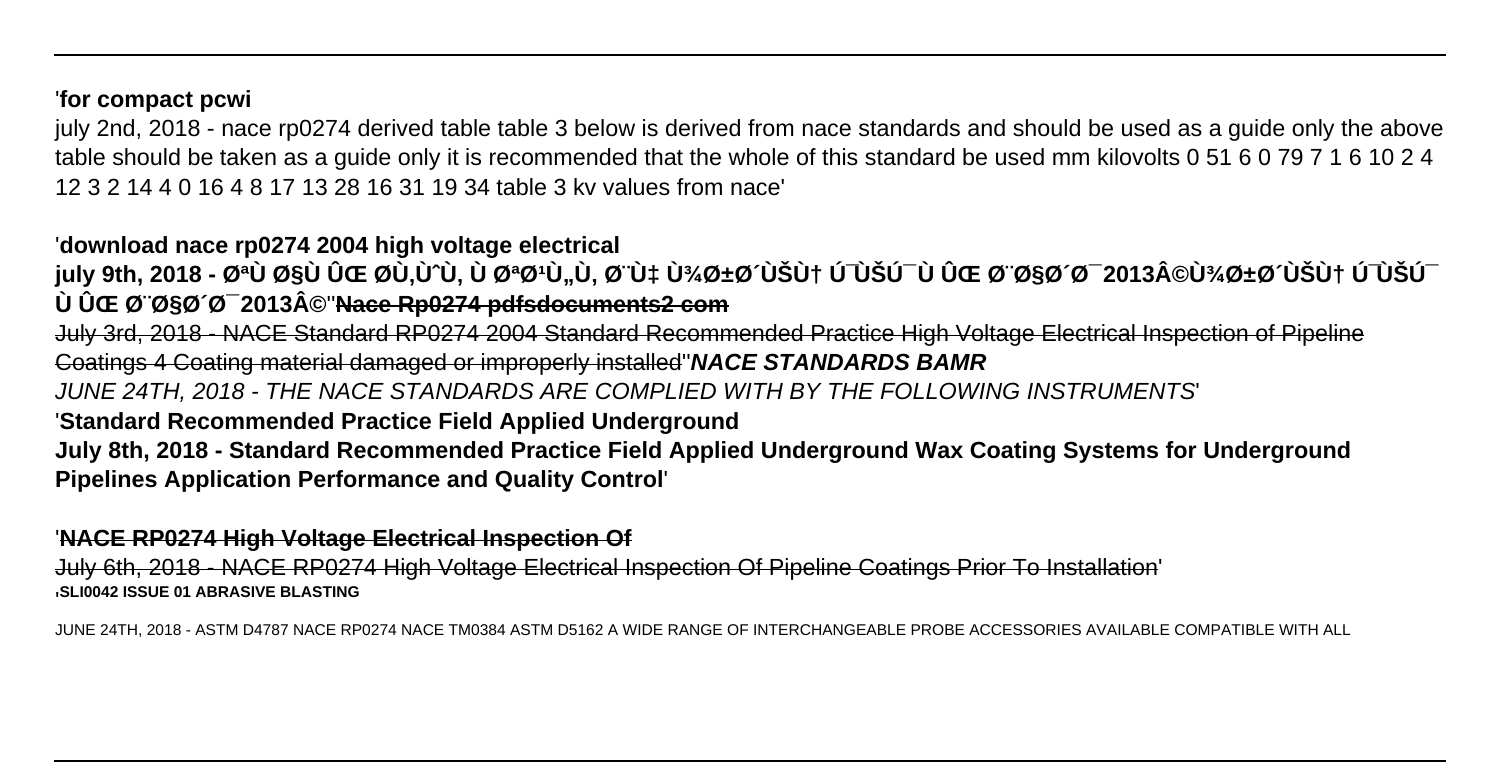### '**Nace rp 0274 pdf WordPress com**

July 11th, 2018 - Nace rp 0274 pdf Nace rp 0274 pdf Nace rp 0274 pdf DOWNLOAD DIRECT DOWNLOAD Nace rp 0274 pdf Proposed Reaffirmation of RP0274 2004 Administered By STG 03''**English Compact P20 P40 and P60 Manual Pcwi Battery** March 4th, 2014 - 2 4 International Standards NACE RP0274 98 derived table Table 3 below is derived from NACE standards and should be used as a guide only It is recommended that the whole of this standard be used 6 2 51 0 0 4 79 1 kV Values from NACE RP0274 98 mm 0 8 13 16 19 kiloVolts 6 7 10 12 14 16 17 28 31 34 The above table should be taken as a GUIDE only' '**list of Coatings standards for the oil and gas industry**

July 9th, 2018 - Corrosion Clinic has NACE certified Corrosion Specialist on duty to answer your corrosion questions and NACE RP0274 High Voltage Electrical Inspection of<sup>1</sup>NACE International **SP0274 2011 High Voltage Electrical**

July 9th, 2018 - High Voltage Electrical Inspection Of Pipeline Coatings Guidelines On Testing Voltages Grounding Exploring Electrodes Speed Of Travel Voltage Measurements Surface Condition Care

#### Of Equipment.

#### '**NACE No 1 SSPC SP 5 Allweld Mobile Sandblasting Ltd**

July 11th, 2018 - NACE No 1 SSPC SP 5 NACE International I Foreword This Joint Standard Covers The Use Of Blast Cleaning Abrasives To Achieve A Defined Degree Of Cleaning''**Holiday**

### **Tester Holiday Test Equipment Holiday Detector**

July 14th, 2018 - The Instrument can be used as per AS 3894 1 ASTM D 4787 ASTM G 6 ASTM D 5162 BS 1344 11 ISO 2746 NACE RP0274 NACE RP0490 NACE RP0188 88 standards In every holiday test equipment accurate voltage setting is achieved by adjusting a knob to desire voltage is displayed on a digital display with increment of 0 1KV Internal jeep tester'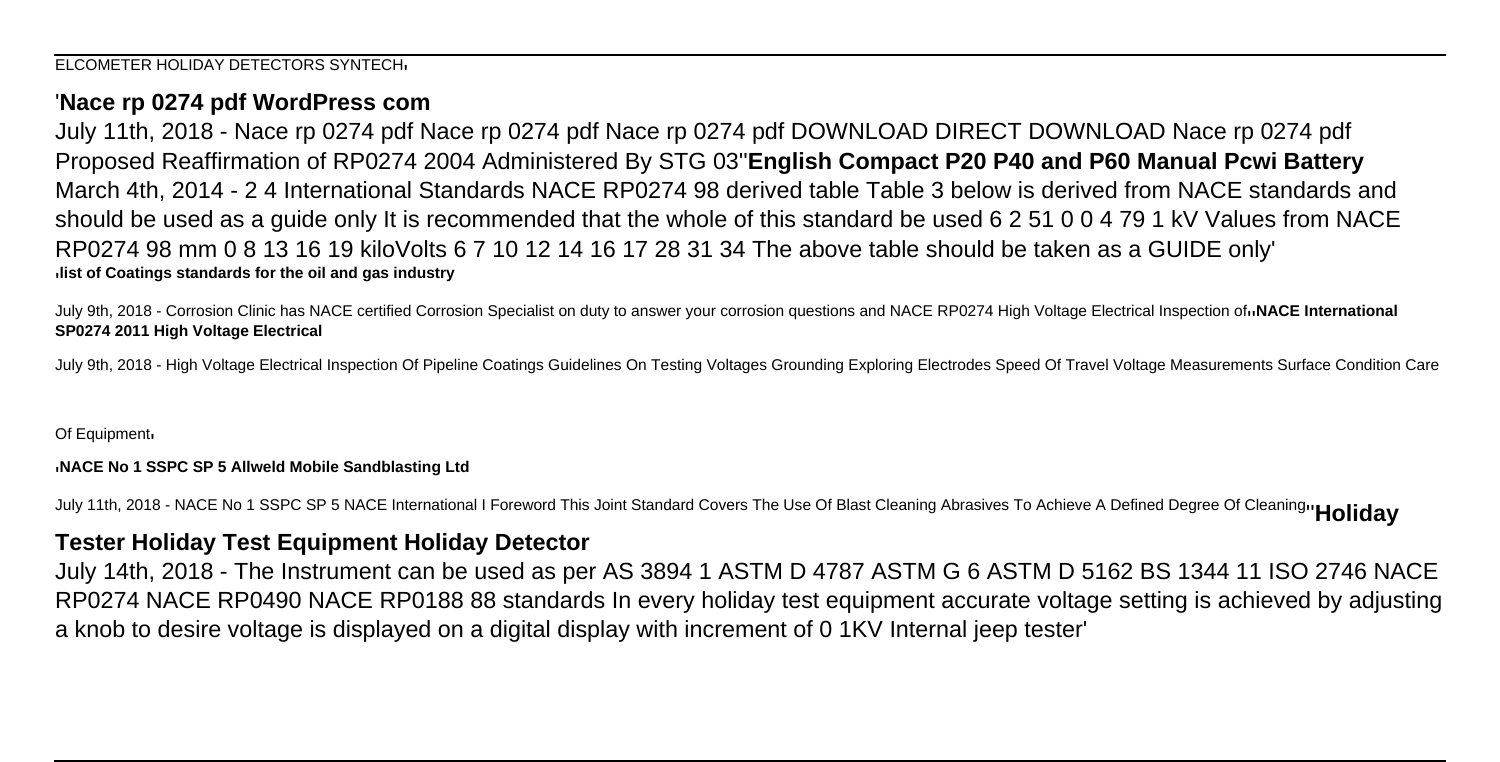### '**NACE RP0274 2004 PNGIS Net**

May 19th, 2018 - Standard Recommended Practice High Voltage Electrical Inspection Of Pipeline Coatings'

#### '**SLI0042 Issue 01 Abrasive Blasting**

June 24th, 2018 - ASTM D4787 NACE RP0274 NACE TM0384 ASTM D5162 A Wide Range Of Interchangeable Probe Accessories Available Compatible With All Elcometer Holiday Detectors SYNTECH High Voltage Holiday Detection R Elcometer 280 Features Www Elcometer Com 8 Rubberised Second Hand Grip Provides Greater Control And Balance During Testing Clear Backlit LCD

Display Shows All Relevant Information Even In Dark''**Standard Recommended Practice High Voltage Electrical**

June 7th, 2018 - Recommended Practice High Voltage Electrical Inspection RP0274 2004 NACE there had not been a national standard for electrical inspection of pipeline coatings''**STANDARD NACE RP0275 GLOBALSPEC**

# JUNE 29TH, 2018 - STANDARD NACE RP0275 APPLICATION OF ORGANIC COATINGS TO THE EXTERNAL SURFACE OF STEEL PIPE FOR UNDERGROUND SERVICE''**STD RP027q ENGL BNLICE NACE Reli Sleeve**

July 9th, 2018 - STD NACE BNLICE RP027q ENGL NACE Standard RP0274 98 Item No 21010 THE CORROSION SOCIETY Standard Recommended Practice High Voltage Electrical Inspection Of

# '**STANDARD PRACTICE STEEL CASED PIPELINE PRACTICES**

JULY 13TH, 2018 - STANDARD PRACTICE STEEL CASED PIPELINE PRACTICES THIS NACE INTERNATIONAL STANDARD REPRESENTS A CONSENSUS OF THOSE INDIVIDUAL MEMBERS WHO HAVE REVIEWED THIS DOCUMENT ITS SCOPE AND PROVISIONS''**What Is A Holiday Detector Low Voltage Wet Sponge Type**

July 12th, 2018 - Holiday Detector Low Voltage Wet Sponge Type Definition Holiday Detector Low Voltage Wet Sponge Type Is A Non Destructive Test Instrument That''**Holiday Detector HD 830 Caltech Holiday Detector**

**July 10th, 2018 - Holiday Detector Instrument Can Be Used As Per AS 3894 1 ASTM D 4787 ASTM G 6 ASTM D 5162 BS 1344**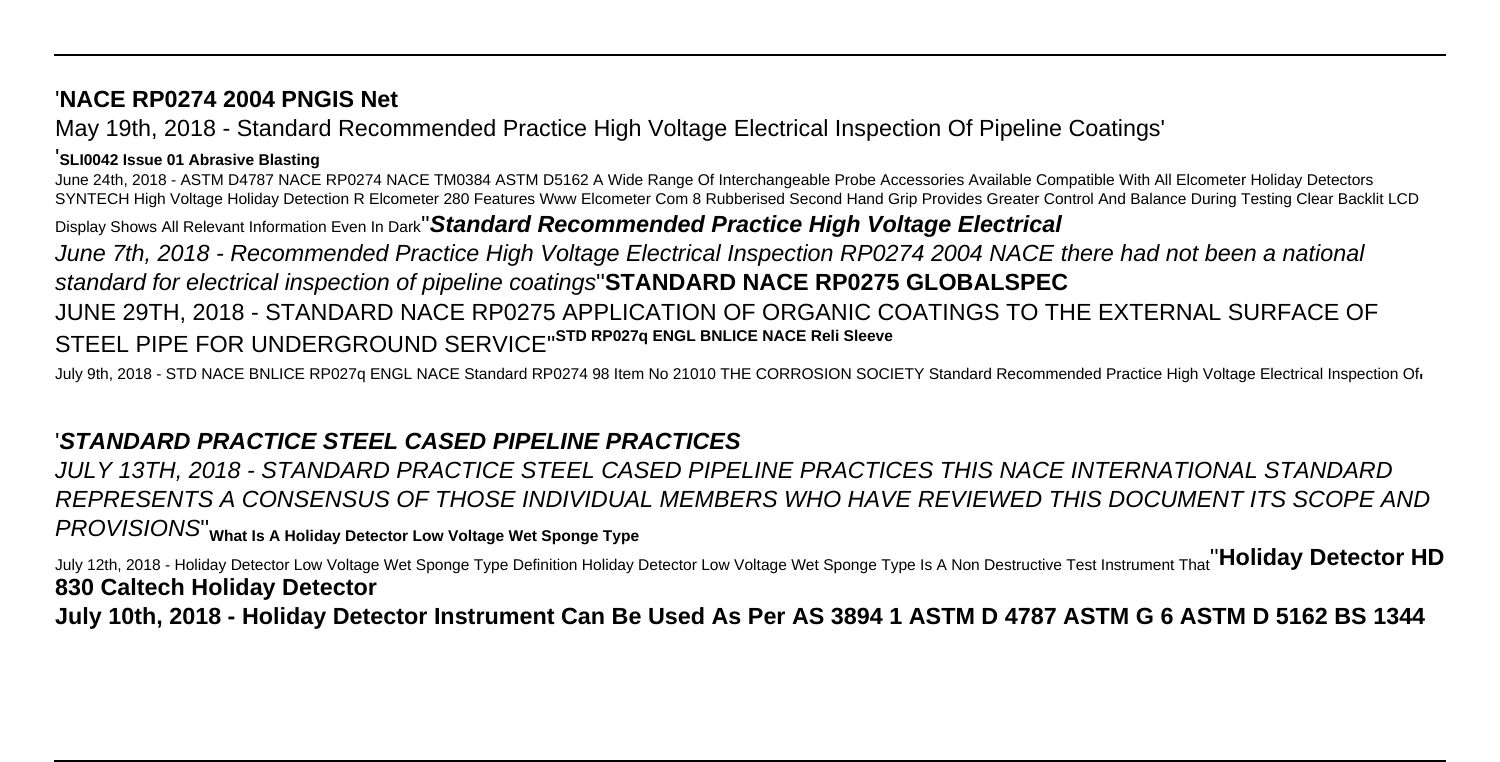# **11 ISO 2746 NACE RP0274 NACE RP0490 NACE RP0188 88 Standards Holiday Detector Is Supplied With Calibration Certificates Traceability As Per IEC 52**''**data Sheet Phillro**

June 22nd, 2018 - ISO 2746 NACE RP0274 NACE RP 04901 NACE RP0188 Pinhole Amp Porosity Detection Premature Corrosion Of A Substrate Is Usually Due To The Failure Of The Coating A Major

Cause Of Failure Is The Presence Of Flaws In The Collectively Referred To As A Coating's Porosity The Main Types Of Flaw Are Described Below Runs Amp Sags The Wet Coating Moves Under

### Gravity Leaving A Thin Cissing Occurs When A'

#### '**Pinhole amp Porosity Detection elcometer com**

June 24th, 2018 - NACE RP0274 NACE SP0188 NACE SP0490 NACE TM0186 NACE TM0384 The Elcometer 280 is a †stick type' holiday detector voltage holiday detection safer easier and more reliable than ever before elcometer com 7 Powerful The Elcometer 280 uses the high voltage pulsed DC technique to detect holidays in coatings even if the coating is damp dirty or slightly conductive Safe From the two'

### '**CONSTRUCTION AMP PIPELINE COATINGS**

**JULY 5TH, 2018 - • OPERATORS ARE RESPONSIBLE FOR CONSTRUCTION TO BE IN COMPLIANCE WITH CODE OF FEDERAL • NACE RP0274 2004 HIGH VOLTAGE ELECTRICAL INSPECTION'NACE International SP0274 2011 High Voltage Electrical**

July 9th, 2018 - High voltage electrical inspection of pipeline coatings Guidelines on testing voltages grounding exploring electrodes speed of travel voltage measurements surface condition care of equipment'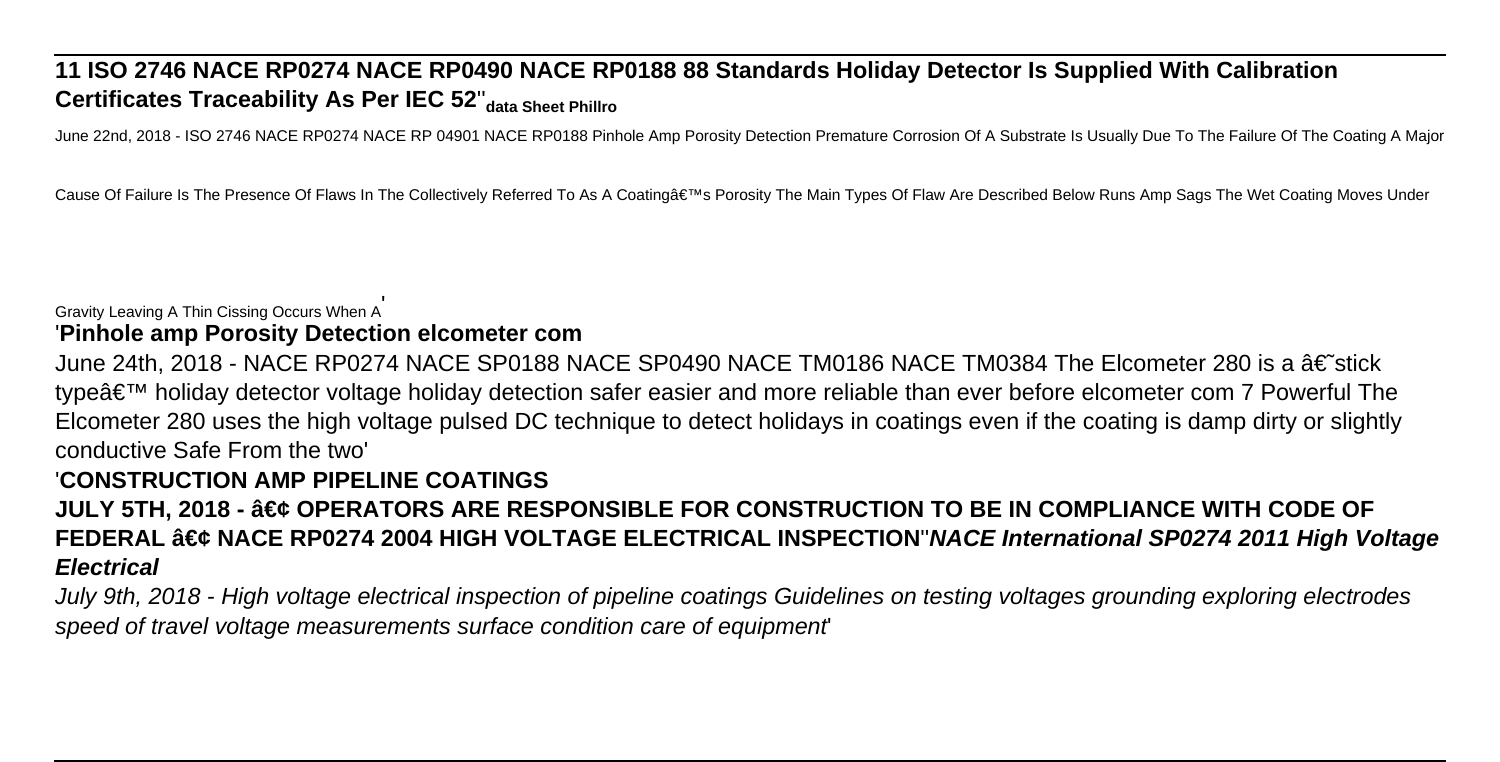### '**Testing Coating Porosity using an Elcometer Continuous DC June 15th, 2018 - ansi awwa c213 as 3894 1 astm c 536 astm c 537 astm d 4787 astm d 5162 b astm g 62 b bs1344 11 din 55670 en 14430 iso 2746 iso 29601 jis k 6766 nace rp0274 nace rp0188 nace rp0190 nace rp0490 nace sp0188 nace sp0490**' '**list of coatings standards for the oil and gas industry**

july 9th, 2018 - nace rp0274 high voltage electrical inspection of pipeline coatings nace rp0303 standard recommended practice field applied heat shrinkable sleeves for pipelines application

performance and quality control nace rp0304'

### '**standard recommended practice high voltage electrical**

**june 7th, 2018 - item no 21010 standard recommended practice high voltage electrical inspection of pipeline coatings this nace international standard represents a consensus of those individual members who have**''**low voltage sponge tester pcwi m test m test**

july 8th, 2018 - for coatings up to 20 mils low voltage sponge testing is the way to go this meter handles astm nace and iso requirements'

### '**TESTING COATING POROSITY USING AN ELCOMETER CONTINUOUS DC**

JUNE 15TH, 2018 - BS1344 11 DIN 55670 EN 14430 ISO 2746 ISO 29601 JIS K 6766 NACE RP0274 NACE RP0188 NACE RP0190 NACE RP0490 NACE SP0188 NACE SP0490'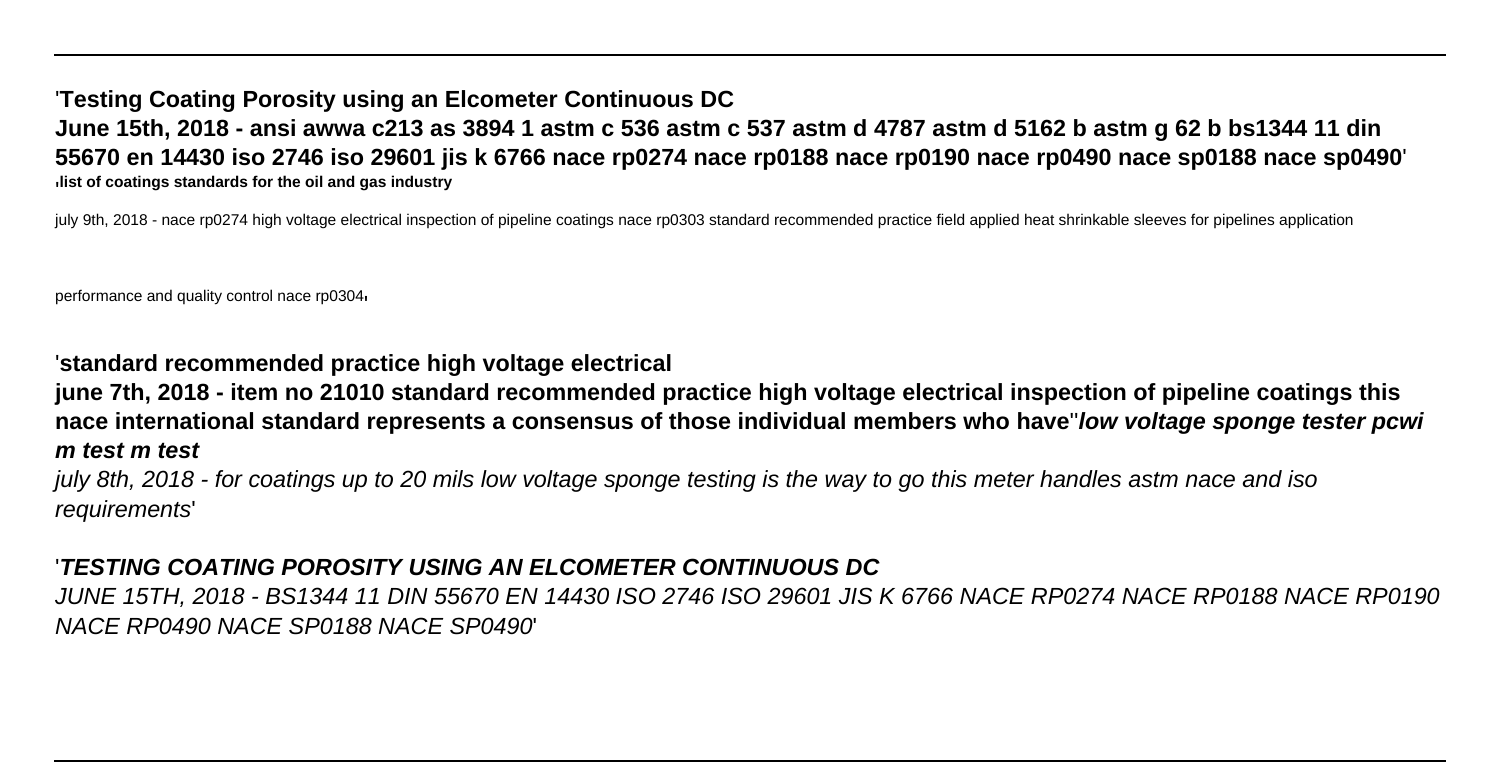### '**SP 2888 RG Brush Grade Western Supplies**

July 13th, 2018 - is to be made to NACE RP0274 93 8 5 Immediately upon completion of the work the coating application shall be subject to final inspection by''**for Compact PCWI**

**July 2nd, 2018 - NACE RP0274 Derived Table Table 3 Below Is Derived From NACE Standards And Should Be Used As A Guide Only The Above Table Should Be Taken As A GUIDE Only It Is Recommended That The Whole Of This Standard Be Used Mm KiloVolts 0 51 6 0 79 7 1 6 10 2 4 12 3 2 14 4 0 16 4 8 17 13 28 16 31 19 34 Table 3 KV Values From NACE**' '**PINHOLE AMP POROSITY DETECTION TEHNIĕNI SISTEMI**

JULY 5TH, 2018 - PINHOLE AMP POROSITY DETECTION 2 ELCOMETER COM ELCOMETER COM 3 PREMATURE CORROSION OF A SUBSTRATE IS USUALLY DUE TO A NACE RP0274 NACE SP0188 NACE SP0490'

#### '**the official elcometer channel youtube**

july 13th, 2018 - elcometer is a world leader in the design manufacture and supply of coating inspection equipment ultrasonic ndt and concrete inspection equipment with a

#### '**NACE RP0274 High Voltage Electrical Inspection of**

July 8th, 2018 - General Electrical inspection holiday detection is a test of the continuity of a protective coating This type of inspection does not provide information concerning coating resistance bond

physical characteristics or the overall quality of the coating nor is it intended to do so

### '**nace international rp0274 high voltage electrical**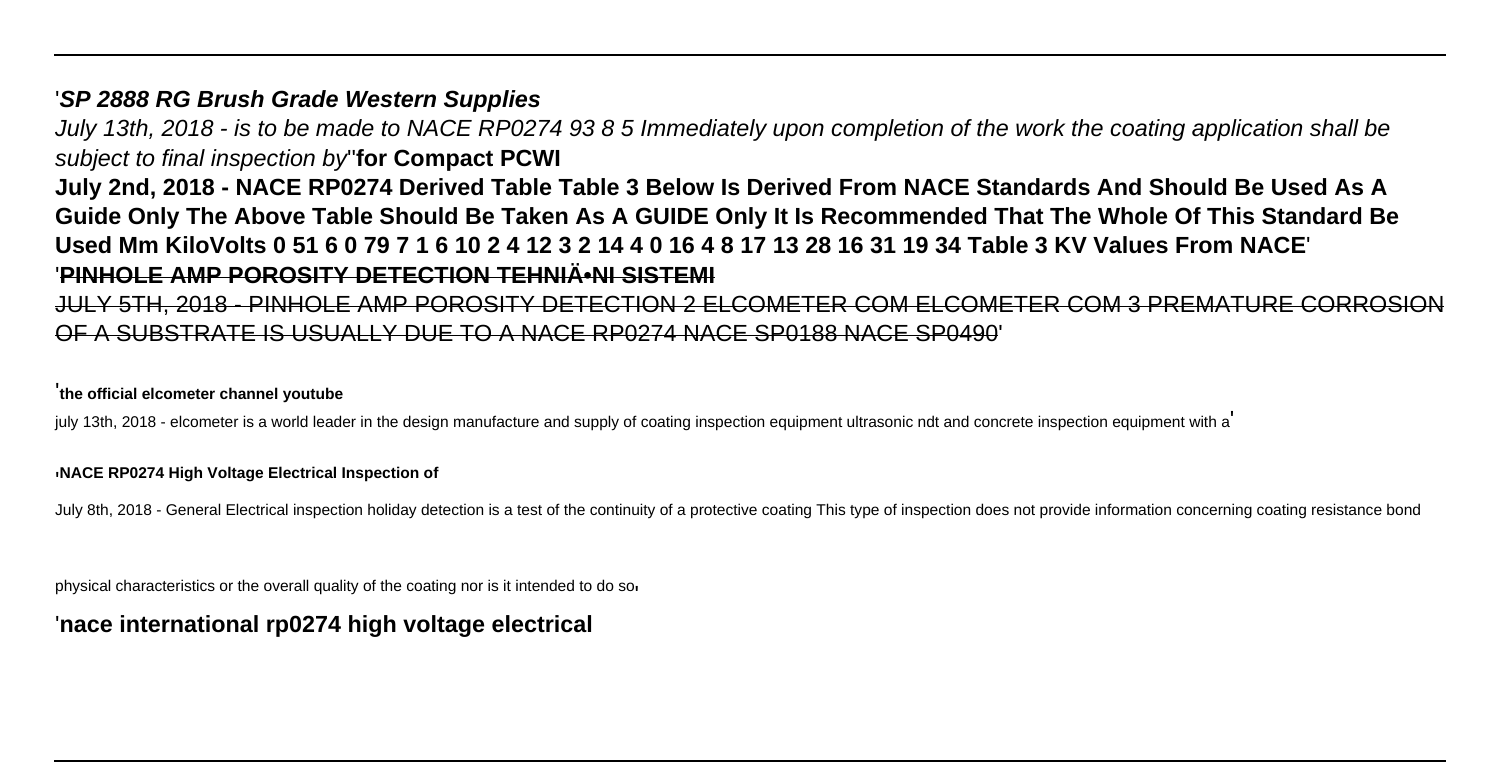july 1st, 2018 - acknowledged techniques in the use of holiday detector equipment on pipeline coatings prior to lowering in operations includes a table of recommended voltages for various coating thicknesses''**English Compact P20 P40 and P60 Manual Pcwi Battery** March 4th, 2014 - Complies with the requirements of Australian Standard AS3894 1 2002 ASTM G62 87 1998 NACE RP0274 98 NACE RP0490 2001 NACE RPO188 99 ASTM D4787 93 1999 JIS G

3491 JIS G 3492 ANSI AWWA C214 89 ANSI AWWA C213 94 and ISO 2746 1998 CE Marked PCWI Compact Detectors comply with the requirements<sub>1</sub>' STANDARD NACE RP0275

# **GLOBALSPEC**

JUNE 29TH, 2018 - STANDARD NACE RP0275 APPLICATION OF ORGANIC COATINGS TO THE EXTERNAL SURFACE OF STEEL PIPE FOR UNDERGROUND SERVICE'

# '**the official elcometer channel youtube**

july 13th, 2018 - elcometer is a world leader in the design manufacture and supply of coating inspection equipment ultrasonic ndt and concrete inspection equipment with a'

## '**high voltage porosity testing continuous dc vs pulsed dc**

**july 4th, 2018 - nace rp0274 2004 high voltage electrical inspection of pipeline coatings refers to both dc and pulsed dc detectors and defines pulse type detectors as having high voltage pulses of very short duration e g 0 0002 seconds at a rate of 30 pulses per second**'

#### '**data sheet pd40c pd 240 pinhole data sheet pd40c pd 240**

june 17th, 2018 - pd 240 pinhole holiday detector test voltage formula nace rp0274 weight unit shoulder bag amp batteries 1 6kg dimensions case 53cm x 65cm x 25cm<sup>1</sup>NACE RP0274 High Voltage **Electrical Inspection of** July 6th, 2018 - NACE RP0274 High Voltage Electrical Inspection of Pipeline Coatings Prior To Installation''**Compact DC30 Holiday Porosity Detector Measuring**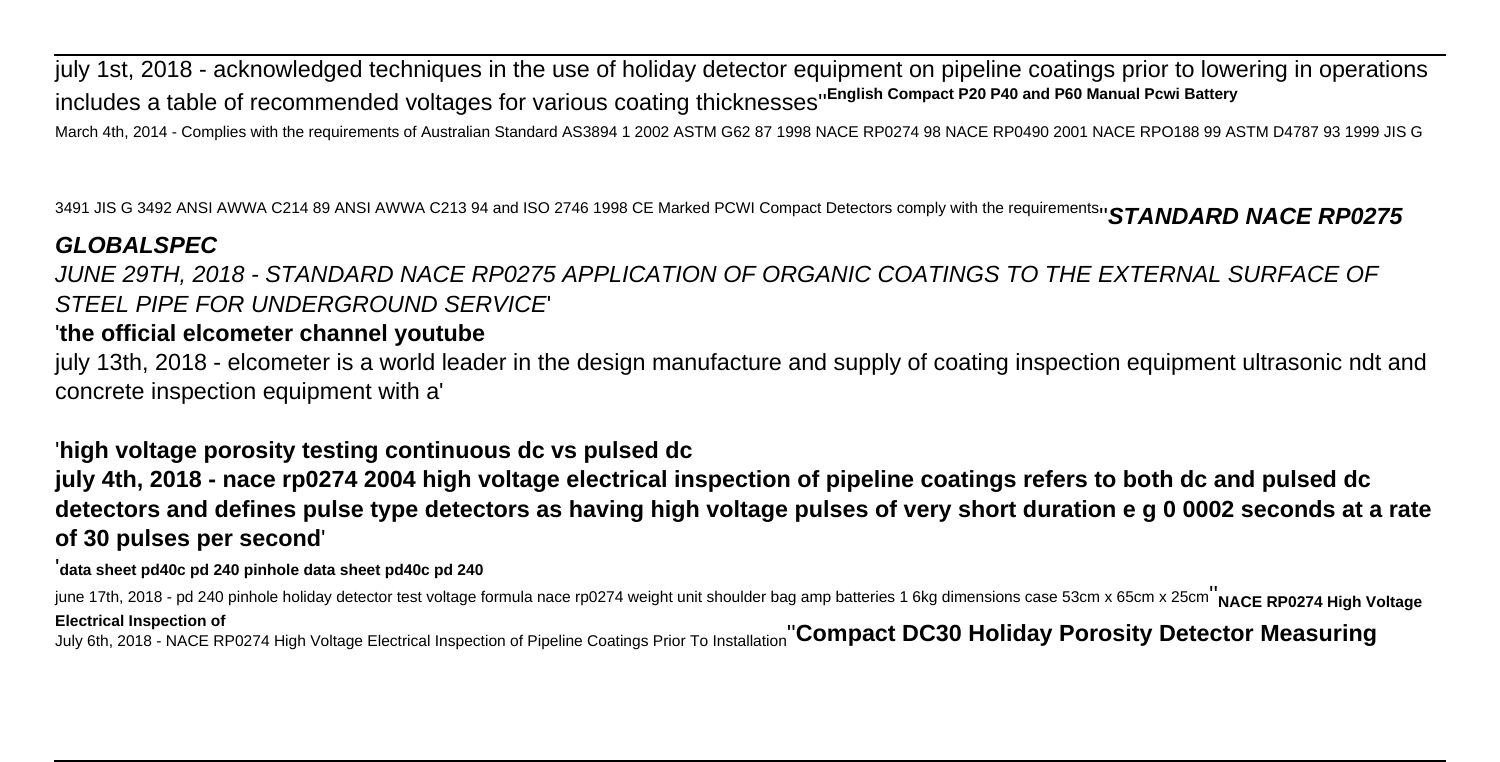### **Range 0**

**July 9th, 2018 - The Compact DC30 Holiday Porosity Detector Measuring Range 0 To 30kV Pipeline Kit Is Available In Industrial And Pipeline Kits It Is Used For Detection Of Coating Porosity Pinholes Or Holidays In Dielectric Insulation Type Coatings On Conductive Substrates Including Concrete**'

'**nace rp0274 2004 high voltage electrical inspection**

**july 17th, 2018 - nace rp0274 2004 high voltage electrical inspection of pipeline coatings pdf**'

# '**NACE RP0274 2004 PNGIS net**

**May 19th, 2018 - awwa c203 nace rp0188 For this undated normative reference the latest edition of the referenced document including any amendments is applied Referenced in**'

## '**Pinhole amp Porosity Detection elcometer com**

June 24th, 2018 - NACE RP0274 NACE SP0188 NACE SP0490 NACE TM0186 NACE TM0384 The Elcometer 280 is a †stick type $\hat{\sigma} \in \mathbb{M}$  holiday detector voltage holiday detection safer easier and more reliable than ever before elcometer com 7 Powerful The Elcometer 280 uses the high voltage pulsed DC technique to detect holidays in coatings even if the coating is damp dirty or slightly conductive Safe From the two'

### '**protective coating for concrete structures nassco**

**july 3rd, 2018 - protective coating for concrete structures 8 3 the protective coating shall be spark tested per nace rp0274 at 100 volts per mil of dry film thickness**''**PCWI Compact High Voltage Pulse Holiday Detector**

**July 12th, 2018 - PCWI Compact High Voltage Pulse Holiday Detector 2 Models NACE RP0274 2004 NACE RP0490 2007 P20**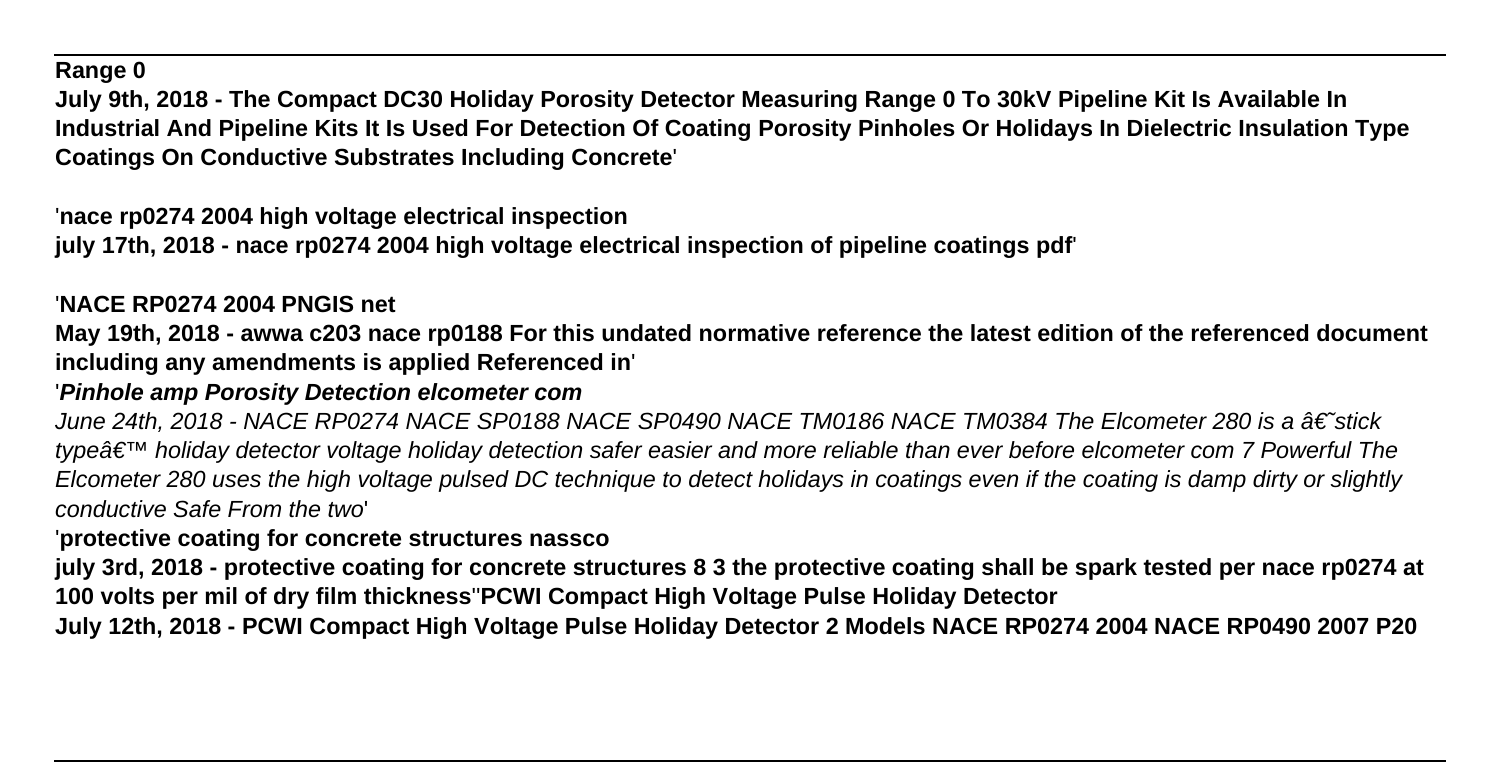### **High Voltage Pulse Holiday Detector Industrial Kit**' '**Low Voltage Sponge Tester PCWI M Test M Test**

July 8th, 2018 - For coatings up to 20 mils low voltage sponge testing is the way to go This meter handles ASTM NACE and ISO requirements'

#### '**NACE RP0274 2004 HIGH VOLTAGE ELECTRICAL INSPECTION**

JULY 17TH, 2018 - NACE RP0274 2004 HIGH VOLTAGE ELECTRICAL INSPECTION OF PIPELINE COATINGS PDF'

### '**FOR COMPACT PCWI**

JULY 2ND, 2018 - NACE RP0274 DERIVED TABLE TABLE 3 BELOW IS DERIVED FROM NACE STANDARDS AND SHOULD BE USED AS A GUIDE ONLY THE ABOVE TABLE SHOULD BE TAKEN AS A GUIDE ONLY'

### '**NACE International RP0274 High Voltage Electrical**

July 1st, 2018 - Acknowledged techniques in the use of holiday detector equipment on pipeline coatings prior to lowering in operations Includes a table of recommended voltages for various coating thicknesses'

### '**NACE RP0274 2004 PNGIS net**

May 19th, 2018 - Standard Recommended Practice High Voltage Electrical Inspection of Pipeline Coatings'

### '**HOLIDAY TESTER HOLIDAY TEST EQUIPMENT HOLIDAY DETECTOR**

JULY 14TH, 2018 - HOLIDAY DETECTOR HOLIDAY TESTER HOLIDAY DETECTOR INDIA HOLIDAY TESTERS POROSITY DETECTOR ASTM D 5162 BS 1344 11 ISO 2746 NACE RP0274 NACE RP0490''**NACE Standards BAMR**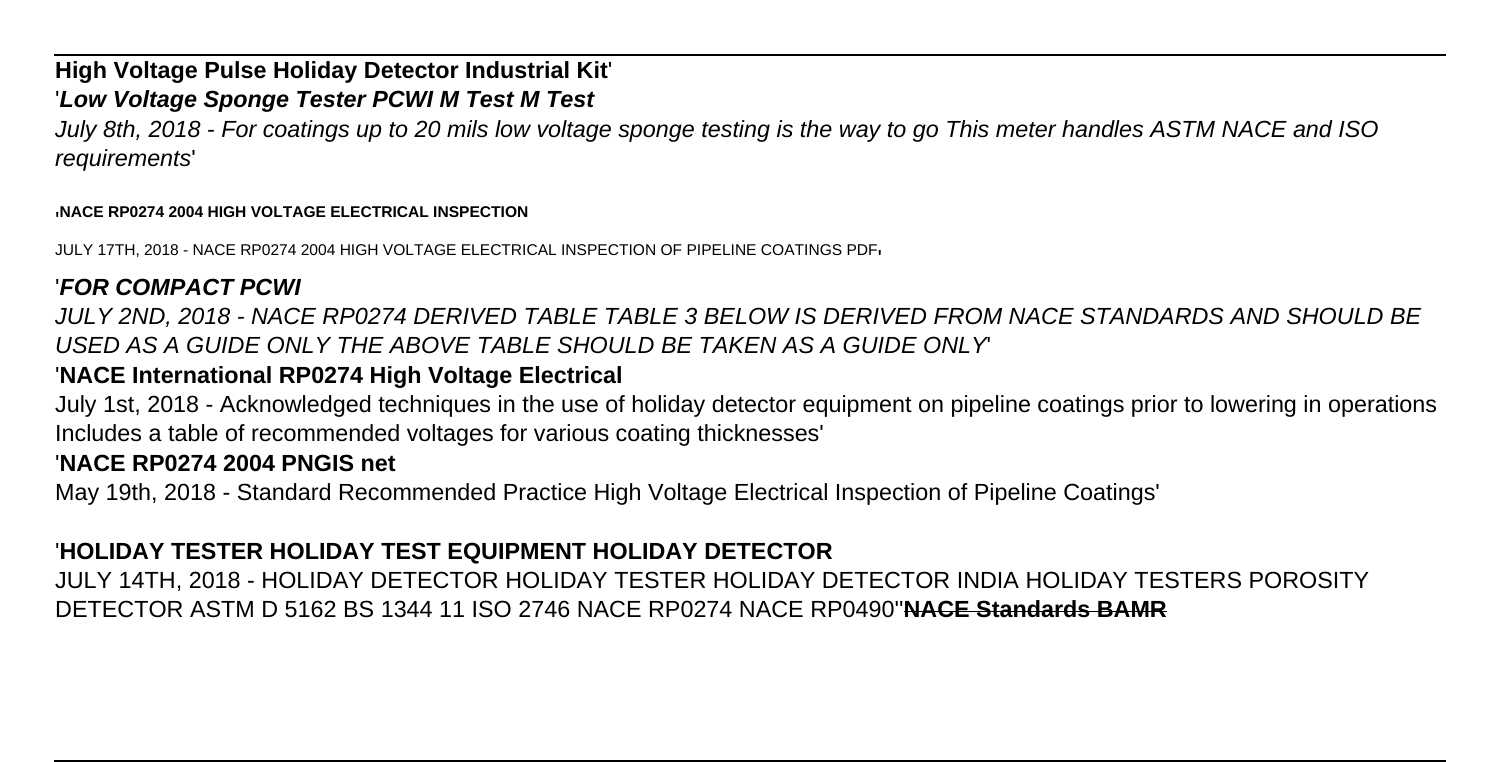June 24th, 2018 - The NACE Standards are complied with by the following instruments''**holiday detector holiday detector india holiday tester**

july 14th, 2018 - holiday detector test and detect pinholes astm g 62 astm d 5162 bs 1344 11 iso 2746 nace rp0274 nace rp0490 nace rp0188 88 standards''**NACE Standard RP0274 2004 High Voltage Electrical**

June 14th, 2018 - NACE Standard RP0274 2004 High Voltage Electrical Inspection of Pipeline Coatings Provides information on high voltage electrical inspection of pipeline coatings Gives guidelines on testing voltages grounding'

'**Nace Rp0274 Pdfsdocuments2 Com**

July 3rd, 2018 - NACE Standard RP0274 2004 Standard Recommended Practice High Voltage Electrical Inspection Of Pipeline Coatings 4 Coating Material Damaged Or Improperly Installed'

#### '**Operator's Handbook for MicroMed MM 5kVD McGan**

July 1st, 2018 - Operator's Handbook for MicroMed MM 5kVD High Voltage ELECTROSURGICAL POROSITY HOLIDAY DETECTOR Complies with the requirements of ASTM G62 87 1998 NACE RP0274 98''**Low Voltage Sponge Tester PCWI M Test M Test**

## **July 8th, 2018 - Low Voltage Sponge Tester PCWI Part No PCWI SPT For coatings up to 20 mils low voltage sponge testing is the way to go This meter handles ASTM NACE and ISO requirements**' '**STANDARD RECOMMENDED PRACTICE DISCONTINUITY HOLIDAY JULY 9TH, 2018 - STANDARD RECOMMENDED PRACTICE DISCONTINUITY HOLIDAY TESTING OF NEW PROTECTIVE COATINGS ON CONDUCTIVE SUBSTRATES THIS NACE INTERNATIONAL STANDARD REPRESENTS A CONSENSUS OF THOSE INDIVIDUAL MEMBERS WHO HAVE**'

#### '**elcometer 236 dc holiday detector**

july 3rd, 2018 - astm g 62 b bs1344 11 din 55670 en 14430 iso 2746 jis k 6766 nace rp0188 nace rp0274 nace rp0490 nace sp0188 nace sp0490'

#### '**std rp027q engl bnlice nace reli sleeve**

july 9th, 2018 - rp027q engl nace standard rp0274 98 item no 21010 the corrosion society standard recommended practice high voltage electrical inspection of pipeline coatings this nace international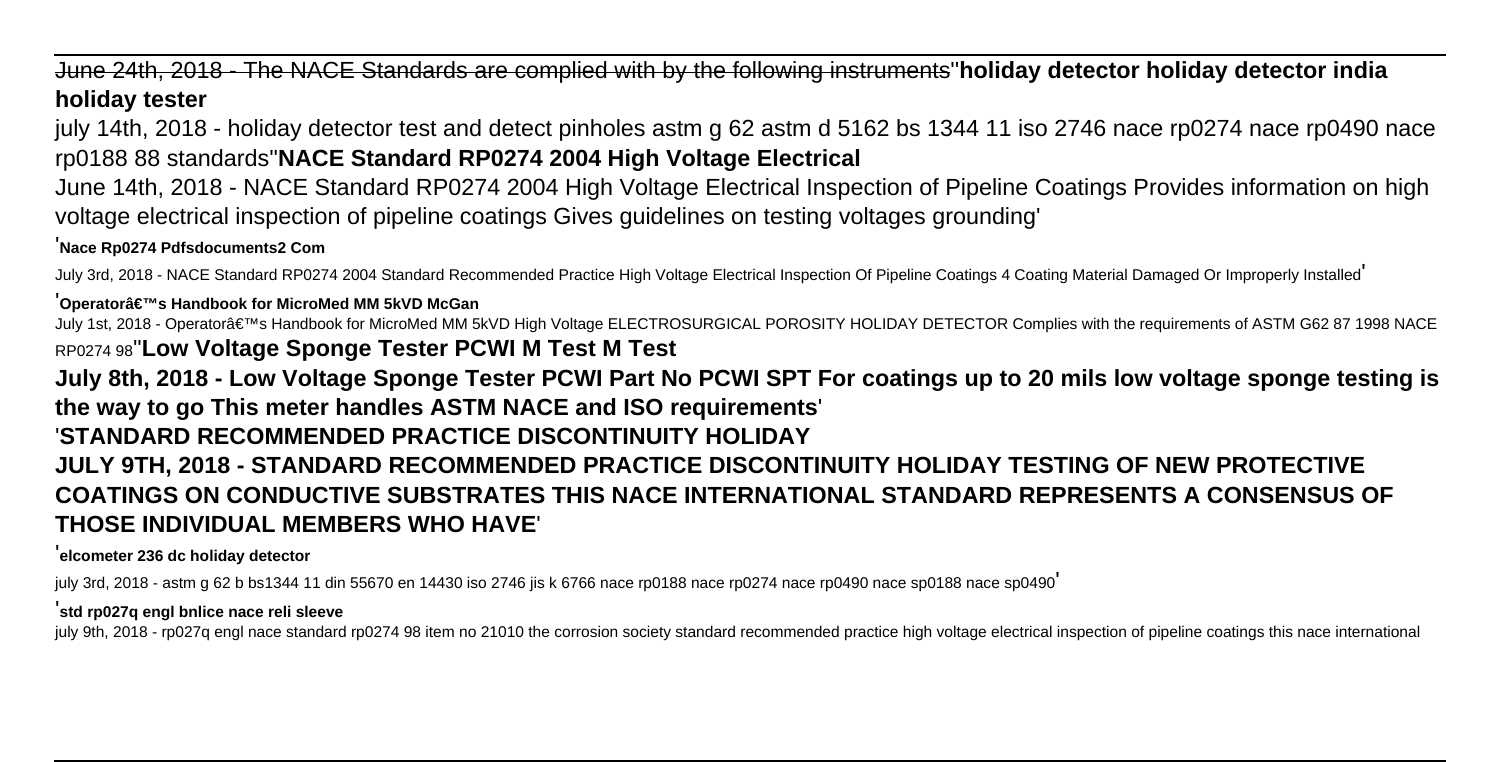standard represents a consensus of those individual members who have reviewed this document its scope and provisions its acceptance does not in any respect preclude anyone whether he has adopted the standard''**NACE SP0274 pdf download pdfstool org**

N**ACE SP0188 DISCONTINUITY HOLIDAY، اسNACE SP0188 DISCONTINUITY HOLIDAY<br>TESTING Of Pelne Coatngs tem No 21010<sup>''</sup> NACE SP0188 DISCONTINUITY HOLIDAY** 

JULY 9TH, 2018 - NACE SP0188 DISCONTINUITY HOLIDAY TESTING OF NEW PROTECTIVE COATINGS ON CONDUCTIVE SUBSTRATES''**nace no 1 sspc sp 5 allweld**

### **mobile sandblasting ltd**

july 11th, 2018 - nace no 1 sspc sp 5 nace international i foreword this joint standard covers the use of blast cleaning abrasives to achieve a defined degree of cleaning'

#### '**Testing Coating Porosity using an Elcometer Continuous DC**

June 15th, 2018 - bs1344 11 din 55670 en 14430 iso 2746 iso 29601 jis k 6766 nace rp0274 nace rp0188 nace rp0190 nace rp0490 nace sp0188 nace sp0490'

#### '**nace sp0188 discontinuity holiday testing of new**

july 9th, 2018 - nace sp0188 discontinuity holiday testing of new protective coatings on conductive substrates'

#### '**NACE RP0274 HIGH VOLTAGE ELECTRICAL INSPECTION OF**

JULY 8TH, 2018 - NEED IT FAST ASK FOR RUSH DELIVERY MOST BACKORDERED ITEMS CAN BE RUSHED IN FROM THE PUBLISHER IN AS LITTLE AS 24 HOURS SOME RUSH FEES MAY

#### APPLY''**Low Voltage Sponge Tester PCWI M Test M Test**

July 8th, 2018 - Low Voltage Sponge Tester PCWI Part No PCWI SPT For Coatings Up To 20 Mils Low Voltage Sponge Testing Is The Way To Go This Meter Handles ASTM NACE And ISO

#### Requirements''**nace rp0274 high voltage electrical inspection of**

### **july 6th, 2018 - nace rp0274 high voltage electrical inspection of pipeline coatings prior to installation**'

#### '**standard recommended practice discontinuity holiday**

july 9th, 2018 - recommended practice discontinuity holiday testing the user should refer to nace standards rp0274 1 standard recommended practice discontinuity holiday''**DATA SHEET PD30R PD 130**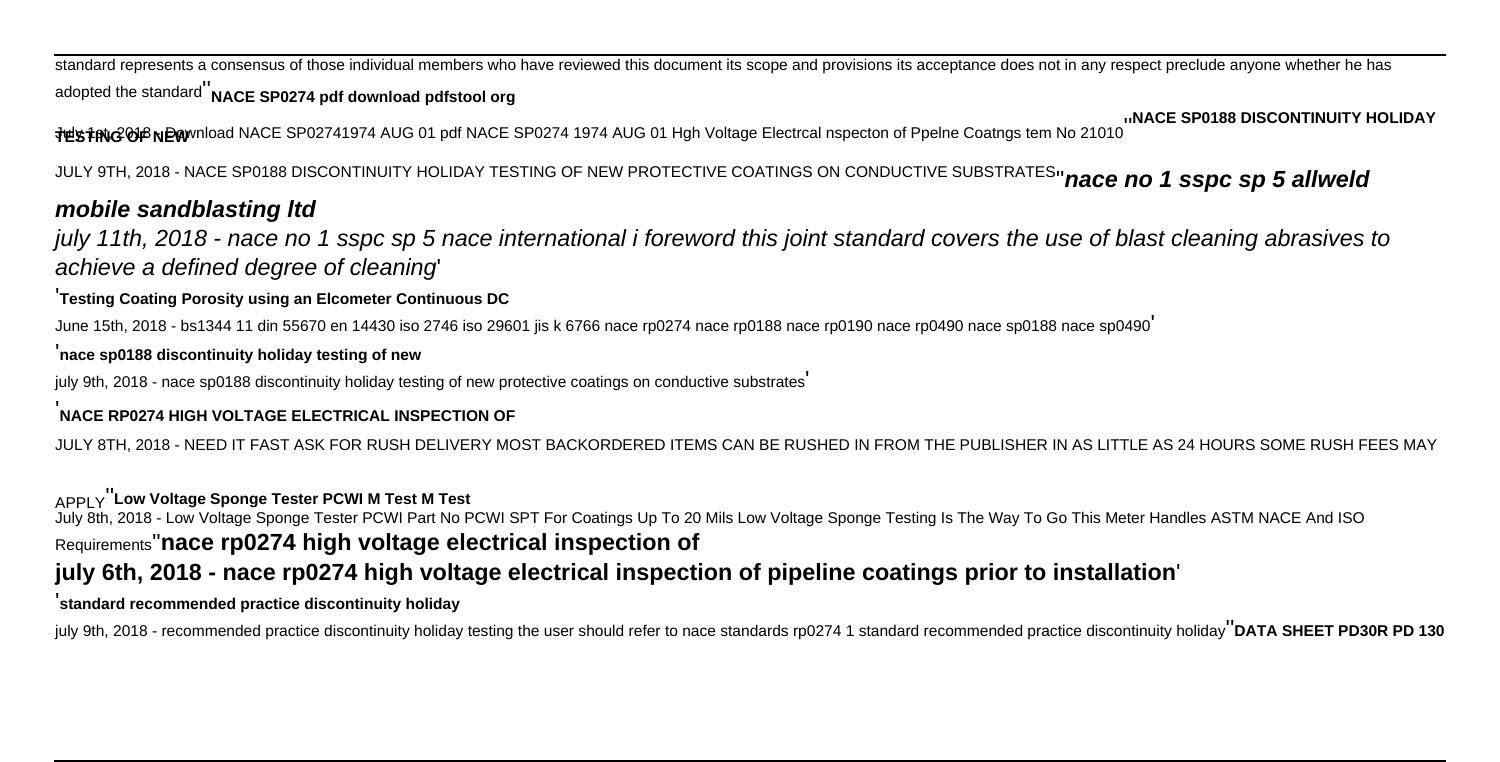#### **ROOFING BRIDGE DECK TEST KIT**

July 3rd, 2018 - PD 130 ROOFING BRIDGE DECK TEST KIT NACE RP0274 Weight Unit Shoulder Bag Amp Batteries 1 6Kg Dimensions Case 53cm X 65cm X 25cm

#### '**Elcometer 236 DC Holiday Detector**

July 3rd, 2018 - astm g 62 b bs1344 11 din 55670 en 14430 iso 2746 jis k 6766 nace rp0188 nace rp0274 nace rp0490 nace sp0188 nace sp0490'

### '**NACE STANDARD RP0274 2004 HIGH VOLTAGE ELECTRICAL**

JUNE 14TH, 2018 - NACE STANDARD RP0274 2004 HIGH VOLTAGE ELECTRICAL INSPECTION OF PIPELINE COATINGS PROVIDES INFORMATION ON HIGH VOLTAGE ELECTRICAL

INSPECTION OF PIPELINE COATINGS GIVES GUIDELINES ON TESTING VOLTAGES GROUNDING'

### '**Nace rp 0274 pdf WordPress com**

July 11th, 2018 - Nace rp 0274 pdf Nace rp 0274 pdf Nace rp 0274 pdf DOWNLOAD DIRECT DOWNLOAD Nace rp 0274 pdf Proposed Reaffirmation of RP0274 2004 Administered By STG 03' '**STANDARD PRACTICE CONTROL OF EXTERNAL CORROSION ON JULY 14TH, 2018 - NACE SP0169 2007 FORMERLYRP0169 ITEM NO 21173 STANDARD PRACTICE CONTROL OF EXTERNAL CORROSION ON UNDERGROUND OR SUBMERGED METALLIC PIPING SYSTEMS NOTICE THIS NACE STANDARD IS BEING MADE AVAILABLE TO YOU AT NO CHARGE BECAUSE IT IS INCORPORATED BY REFERENCE IN THE**'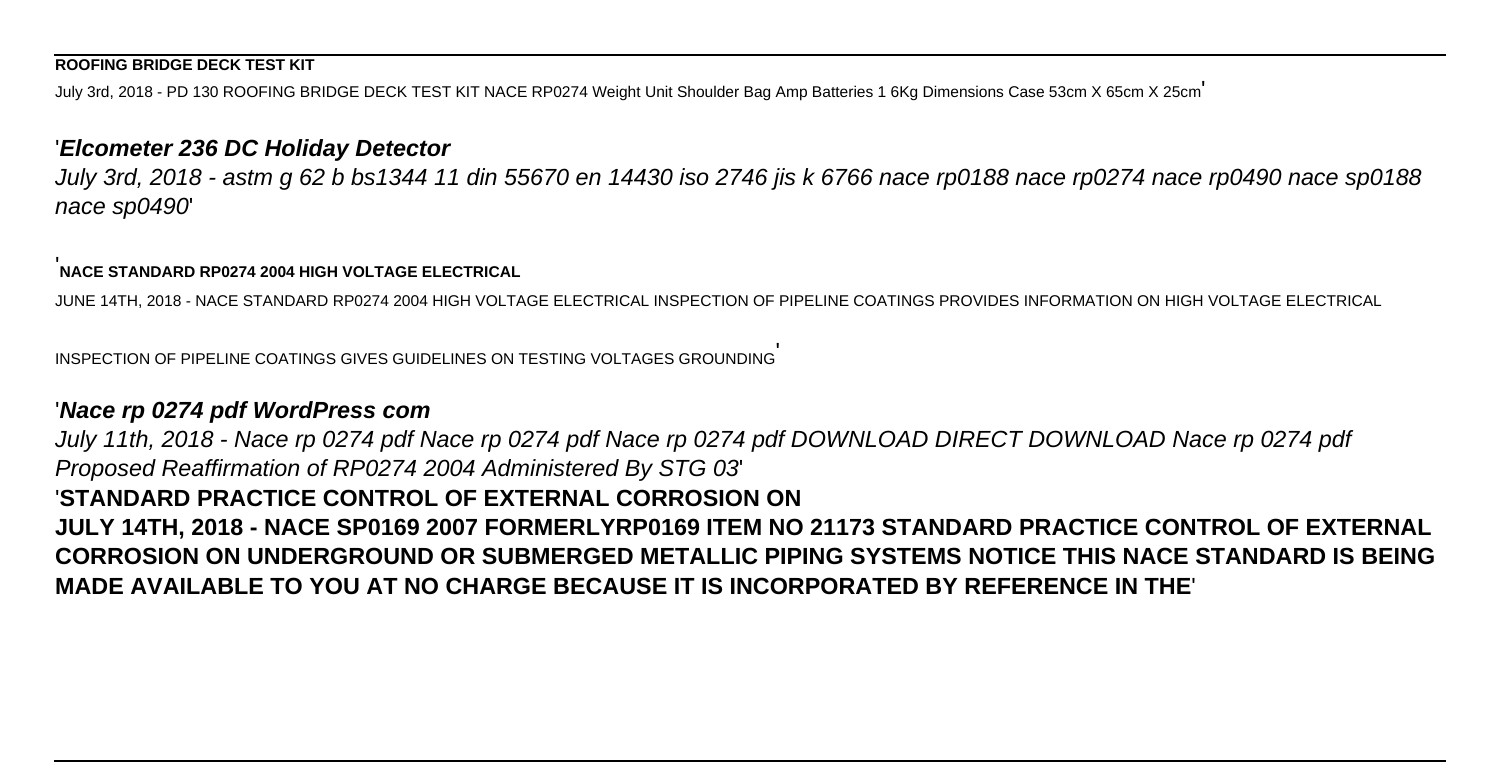### '**NACE SP0274 High Voltage Electrical Inspection of**

#### July 8th, 2018 - Find the most up to date version of NACE SP0274 at Engineering360'

#### '**NACE International SP0274 2011 High Voltage Electrical**

July 9th, 2018 - High voltage electrical inspection of pipeline coatings Guidelines on testing voltages grounding exploring electrodes speed of travel voltage measurements surface condition care of equipment lt p gt'

#### '**pulse holiday detector novotest spark 1**

july 5th, 2018 - pulse holiday detector novotest spark 1 designed to detect pits nace rp0274 2004 nace rp0490 2007 nace sp0188 2006 astm d4787 08 ansi awwa c214 07

## '**Compact PCWI**

# **July 10th, 2018 - Can Be Used In Accordance With Australian Standard AS3894 1 ASTM G62 ASTM D5162 ASTM D4787 NACE RP0274 NACE SP0490 NACE SP0188 ANSI AWWA C213**''**Elcometer 266 DC Holiday Detector**

July 2nd, 2018 - din 55670 en 14430 iso 2746 iso 29601 jis k 6766 nace rp0274 nace rp0188 nace rp0190 nace rp0490 nace sp0188 nace sp0490'

### '**NACE SP0274 2011 Techstreet**

July 10th, 2018 - NACE SP0274 2011 currently viewing October 2011 High Voltage Electrical Inspection of Pipeline Coatings Most Recent NACE RP0274 2004 March 2004<sup>"</sup> Pinhole amp Porosity Detection TehniA. Sistemi

**July 5th, 2018 - Pinhole amp Porosity Detection 2 elcometer com elcometer com 3 Premature corrosion of a substrate is usually due to a NACE RP0274 NACE SP0188 NACE SP0490**''**compact dc30 holiday porosity detector measuring range 0** july 9th, 2018 - the compact dc30 holiday porosity detector measuring range 0 to 30kv pipeline kit is available in industrial and pipeline kits it is used for detection of coating porosity pinholes or holidays in dielectric insulation type coatings on conductive substrates including concrete'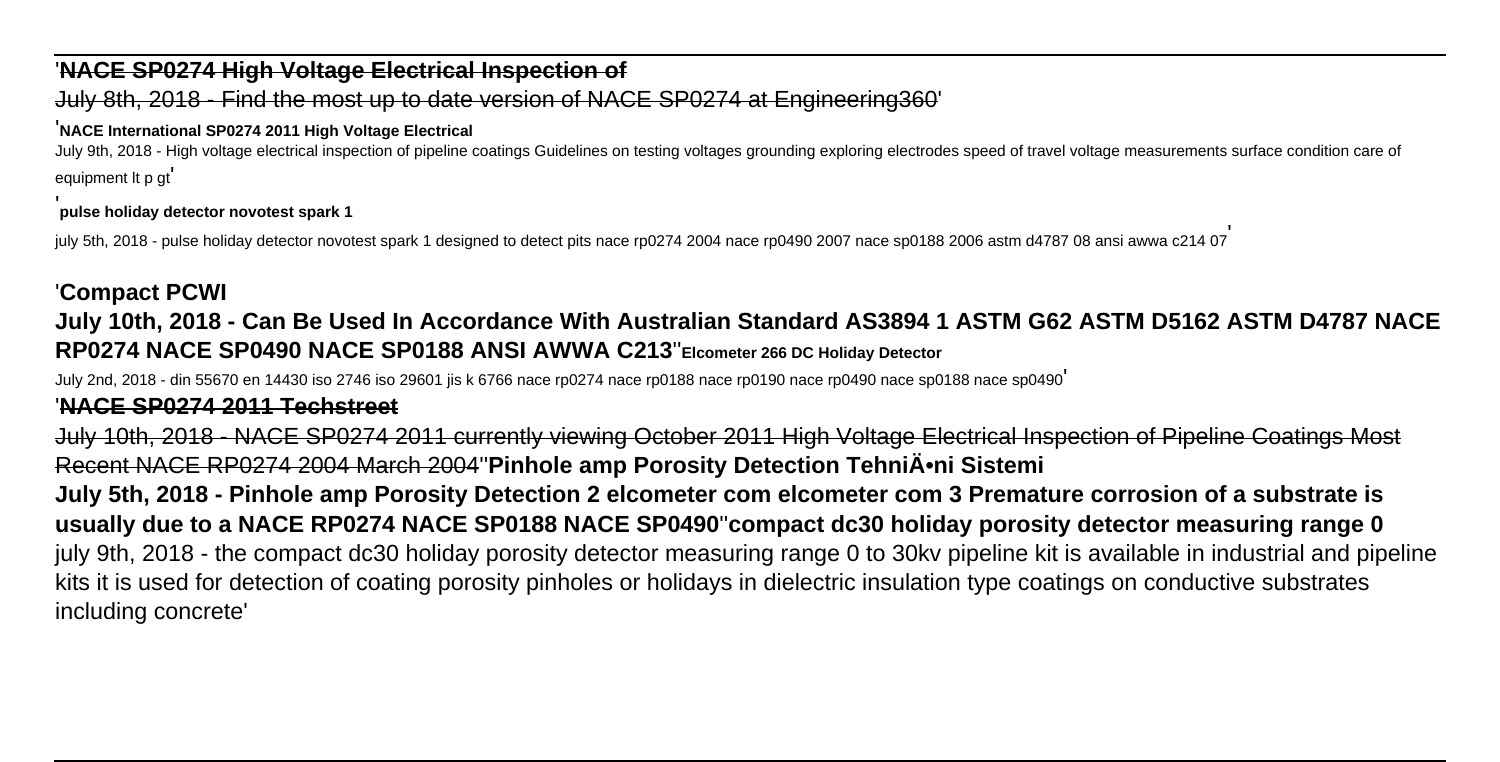## '**NACE SP0188 Discontinuity Holiday Testing Of New**

## **July 9th, 2018 - NACE SP0188 Discontinuity Holiday Testing Of New Protective Coatings On Conductive Substrates**''**HIGH VOLTAGE POROSITY TESTING CONTINUOUS DC vs PULSED DC**

July 2nd, 2018 - HIGH VOLTAGE POROSITY TESTING CONTINUOUS DC vs Table 1 Suggested Voltages for High Voltage Spark Testing according to NACE SP0188 NACE RP0274 2004 High Voltage'

### '**nace rp0274 pdf document**

june 27th, 2018 - std nace bnlice rp027q engl nace standard rp0274 98 item no 21010 t h e corrosion society standard recommended practice high voltage electrical inspection of pipeline coatings this nace international standard represents a consensus of those individual members who have reviewed this document its scope and provisions''**STANDARD PRACTICES NACE International The Worldwide**

July 10th, 2018 - STANDARD PRACTICES Designation Title Item Number NACE No 1 SSPC SP 5 White Metal Blast Cleaning RP0494 2006 21065''**Standard Recommended Practice High Voltage Electrical**

June 7th, 2018 - Recommended Practice High Voltage Electrical Inspection RP0274 2004 NACE There Had Not Been A National Standard For Electrical Inspection Of Pipeline Coatings''**PCWI COMPACT HIGH VOLTAGE PULSE HOLIDAY DETECTOR** JULY 12TH, 2018 - PCWI COMPACT HIGH VOLTAGE PULSE HOLIDAY DETECTOR 2 MODELS NACE RP0274 2004 NACE RP0490 2007 P20 HIGH VOLTAGE PULSE HOLIDAY DETECTOR INDUSTRIAL KIT'

#### '**NACE International Login**

July 9th, 2018 - NACE Equips Society To Protect People Assets And The Environment From The Adverse Effects Of Corrosion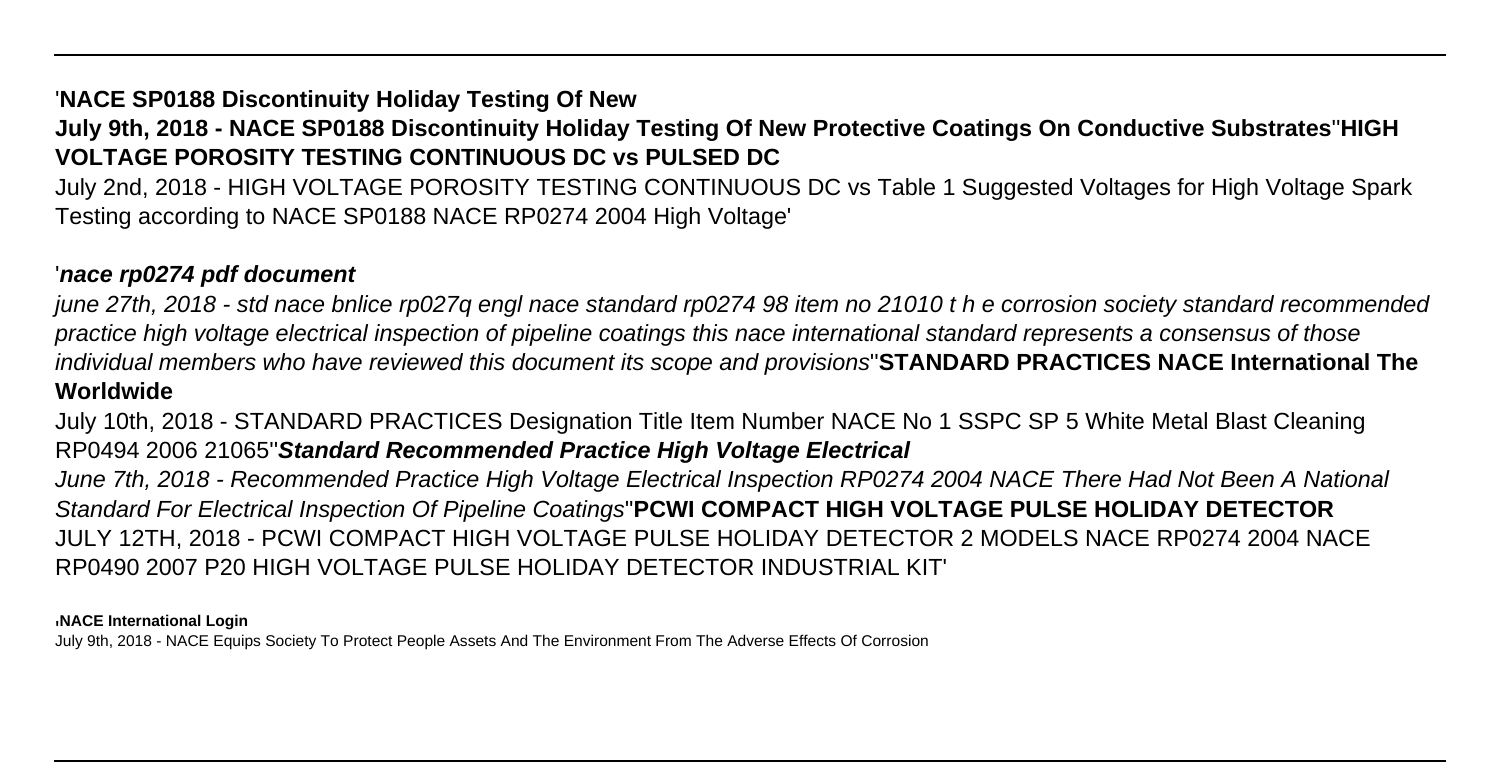### '**NACE STD RP0274 INSPECTION OF PIPING COATING PDF SCRIBD COM**

JULY 9TH, 2018 - S T D NACE RP027Q ENGL NACE STANDARD RP0274 98 BNLICE ITEM NO 21010''**DATA SHEET PD30R PD 130 ROOFING BRIDGE DECK TEST KIT**

'

JULY 3RD, 2018 - PD 130 ROOFING BRIDGE DECK TEST KIT NACE RP0274 WEIGHT UNIT SHOULDER BAG AMP BATTERIES 1 6KG DIMENSIONS CASE 53CM X 65CM X 25CM'

#### '**HIGH VOLTAGE POROSITY TESTING CONTINUOUS DC VS PULSED DC**

JULY 4TH, 2018 - NACE RP0274 2004 HIGH VOLTAGE ELECTRICAL INSPECTION OF PIPELINE COATINGS REFERS TO BOTH DC AND PULSED DC DETECTORS AND DEFINES PULSE TYPE DETECTORS AS HAVING HIGH VOLTAGE PULSES OF VERY SHORT DURATION E G 0 0002 SECONDS AT A RATE OF 30 PULSES PER SECOND'

#### '**NACE STD RP0274 INSPECTION OF PIPING COATING PDF SCRIBD COM**

JULY 9TH, 2018 - S T D NACE RP027Q ENGL NACE STANDARD RP0274 98 BNLICE ITEM NO 21010'

#### '**wet sponge pin hole detector**

july 13th, 2018 - wet sponge pin hole detector measuring ranges 0 to 20 mils 0 to 500 µm test voltage selectable 9 67 5 or 90v thin film porosity testing these units are also known as wet sponge testers low voltage holiday detectors low voltage porosity detectors or pin hole detectors

#### '**nace standards with industries nace international**

**july 2nd, 2018 - q ann nace listsofstandards reports and special publications standards with industries doc coatings sp0274 2011 formerly rp0274 high voltage electrical inspection of pipeline**'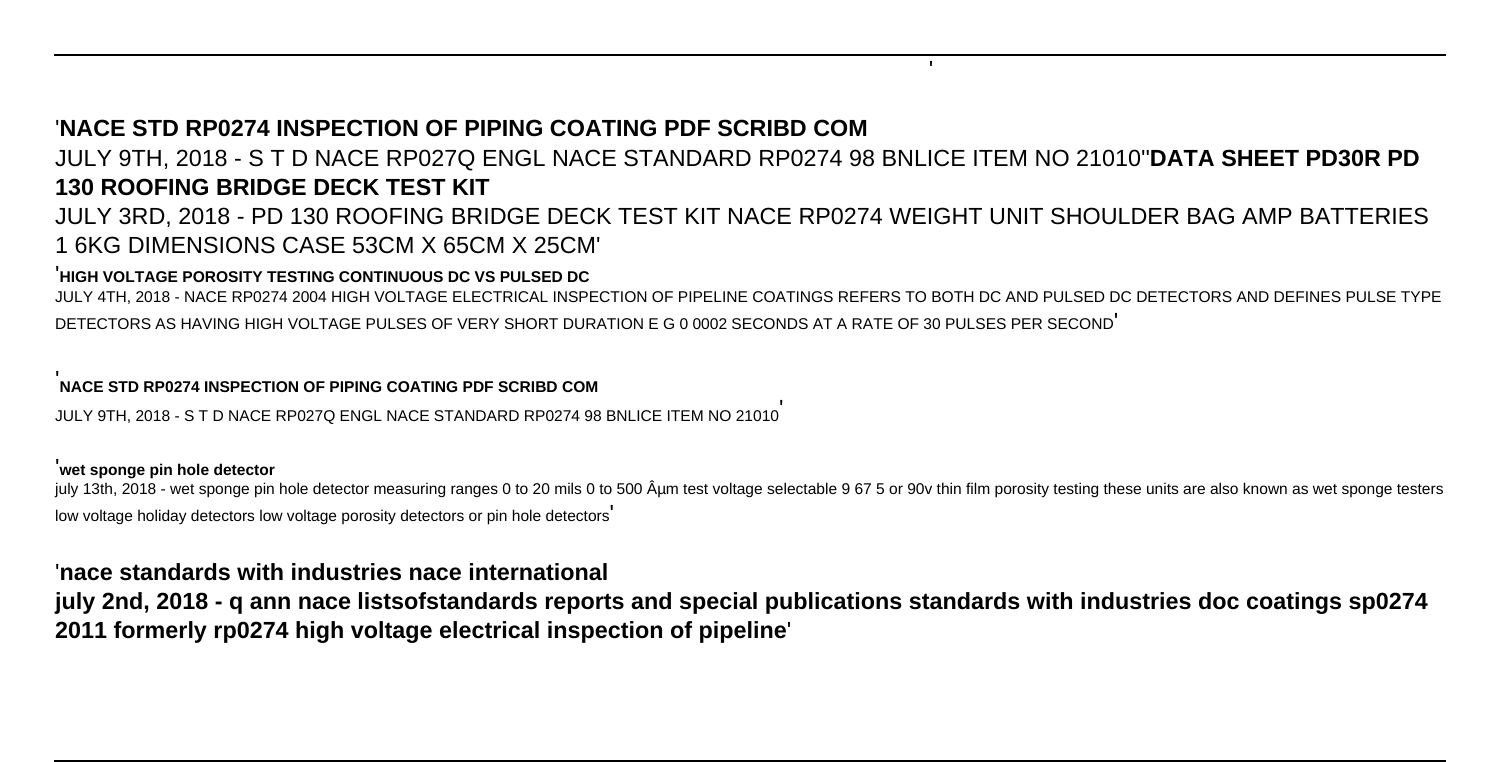#### '**search results for nace rp0274 techstreet com**

july 1st, 2018 - your search resulted in 1 documents for nace rp0274 amongst all current documents'

#### '**SLI0042 ISSUE 01 ABRASIVE BLASTING**

JUNE 24TH, 2018 - ASTM D4787 NACE RP0274 NACE TM0384 ASTM D5162 A WIDE RANGE OF INTERCHANGEABLE PROBE ACCESSORIES AVAILABLE COMPATIBLE WITH ALL ELCOMETER HOLIDAY DETECTORS SYNTECH HIGH VOLTAGE HOLIDAY DETECTION R ELCOMETER 280 FEATURES WWW ELCOMETER COM 8 RUBBERISED SECOND HAND GRIP PROVIDES GREATER CONTROL AND BALANCE DURING TESTING CLEAR BACKLIT LCD DISPLAY SHOWS ALL RELEVANT INFORMATION EVEN IN DARK'

#### '**NACE RP0274 PDF Document**

June 27th, 2018 - STD NACE BNLICE RP027q ENGL NACE Standard RP0274 98 Item No 21010 T H E CORROSION SOCIETY Standard Recommended Practice High Voltage Electrical Inspection Of

Pipeline Coatings This NACE International Standard Represents A Consensus Of Those Individual Members Who Have Reviewed This Document Its Scope And Provisions

#### '**nace rp0274 2004 pngis net**

may 19th, 2018 - awwa c203 nace rp0188 for this undated normative reference the latest edition of the referenced document including any amendments is applied referenced in''**NACE RP0274 PDF Document**

June 27th, 2018 - STD NACE BNLICE RP027q ENGL NACE Standard RP0274 98 Item No 21010 T H E CORROSION SOCIETY Standard Recommended Practice High Voltage Electrical Inspection Of

Pipeline Coatings This NACE International Standard Represents A Consensus Of Those Individual Members Who Have Reviewed This Document Its Scope And Provisions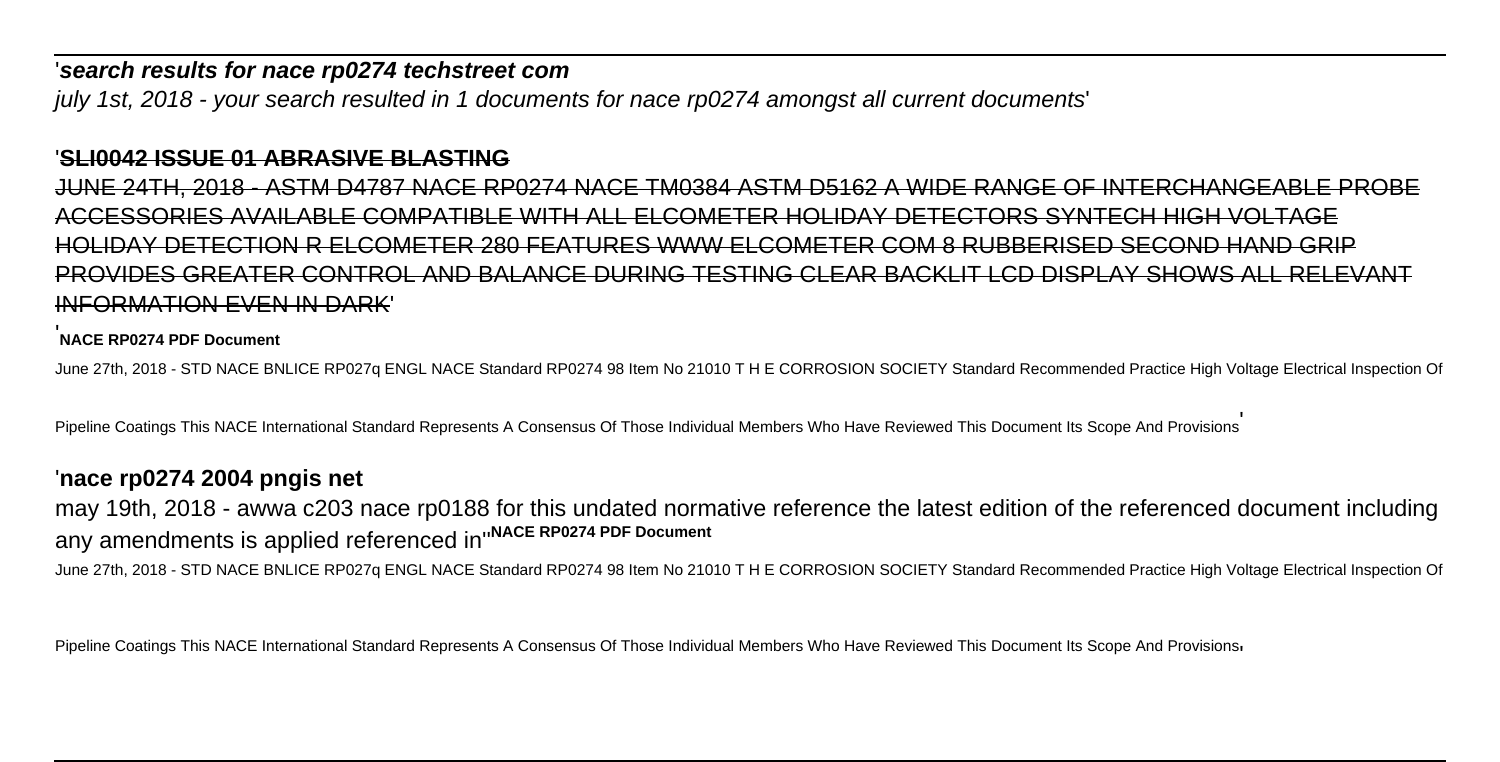#### '**Nace Rp0274 pdfsdocuments2 com**

July 3rd, 2018 - NACE Standard RP0274 2004 Standard Recommended Practice High Voltage Electrical Inspection of Pipeline Coatings 4 Coating material damaged or improperly installed

### '**Holiday Detector HD 830 Caltech Holiday Detector**

July 10th, 2018 - Holiday Detector Instrument can be used as per AS 3894 1 ASTM D 4787 ASTM G 6 ASTM D 5162 BS 1344 11 ISO 2746 NACE RP0274 NACE RP0490 NACE RP0188 88 standards Holiday Detector is supplied with calibration certificates traceability as per IEC 52''**STANDARD PRACTICE CONTROL OF EXTERNAL CORROSION ON**

JULY 14TH, 2018 - NACE SP0169 2007 FORMERLYRP0169 ITEM NO 21173 STANDARD PRACTICE CONTROL OF EXTERNAL CORROSION ON UNDERGROUND OR SUBMERGED METALLIC PIPING SYSTEMS NOTICE THIS NACE STANDARD IS BEING MADE AVAILABLE TO YOU AT NO CHARGE BECAUSE IT IS INCORPORATED BY REFERENCE IN THE'

## '**Protective Coating for Concrete Structures NASSCO**

July 3rd, 2018 - PROTECTIVE COATING FOR CONCRETE STRUCTURES 8 3 The protective coating shall be spark tested per NACE RP0274 at 100 volts per mil of dry film thickness'

## '**NACE SP0274 PDF DOWNLOAD PDFSTOOL ORG**

JULY 1ST, 2018 - DOWNLOAD NACE SP02741974 AUG 01 PDF NACE SP0274 1974 AUG 01 HGH VOLTAGE ELECTRCAL NSPECTON OF PPELNE COATNGS TEM NO 21010''**Construction amp Pipeline Coatings**

July 5th, 2018 - Written Construction Procedures Gas amp Liquid Gas  $\hat{a}\in\phi\hat{A}\S$  192 605 a Each operator shall prepare and follow  $\hat{a}\in\phi$ manual of written procedures for 2 Controlling corrosion in accordance with'

### '**NACE Standard RP0274 2004 High Voltage Electrical**

June 14th, 2018 - NACE Standard RP0274 2004 High Voltage Electrical Inspection of Pipeline Coatings Provides information on high voltage electrical inspection of pipeline coatings Gives guidelines on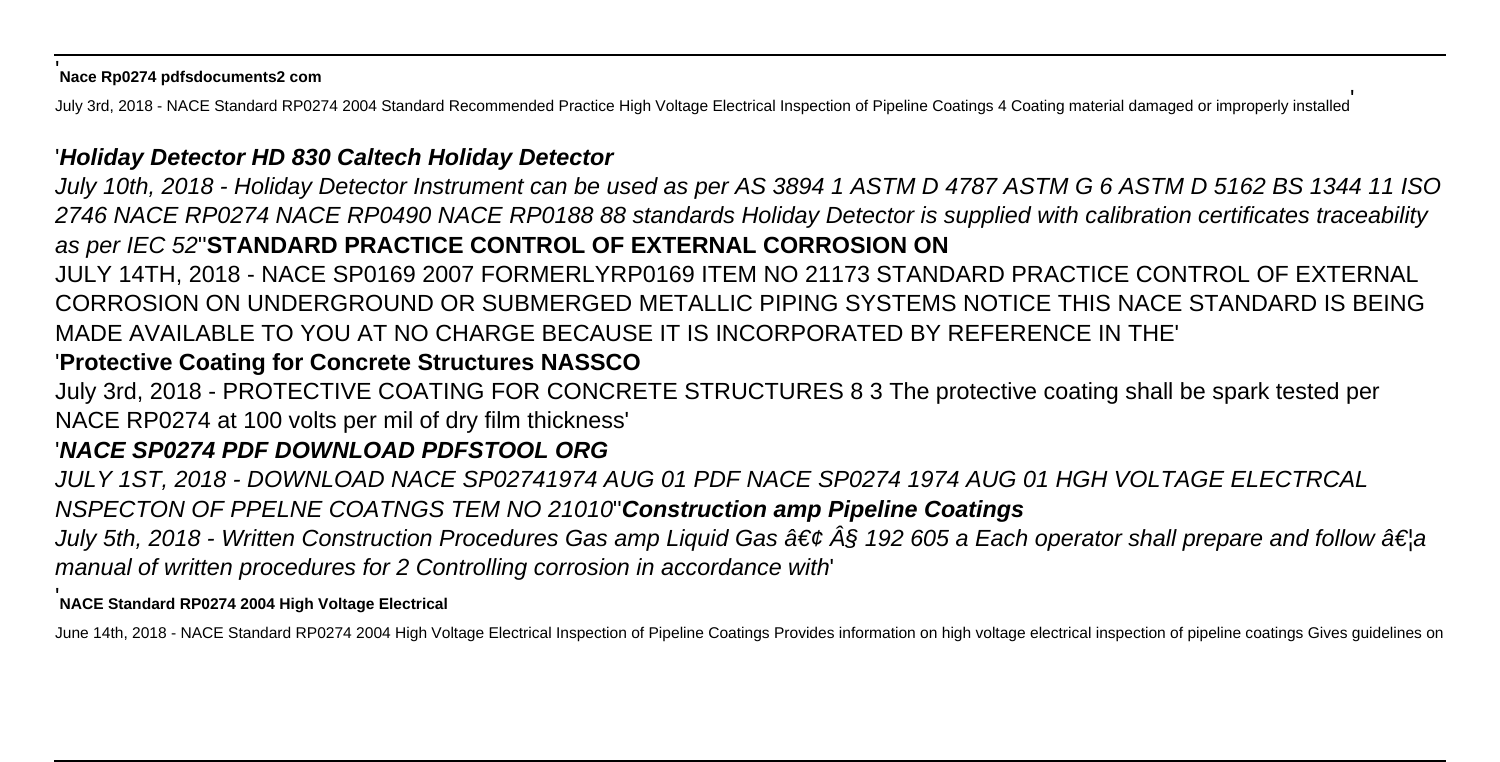testing voltages grounding'

### '**nace sp0274 high voltage electrical inspection of**

july 8th, 2018 - find the most up to date version of nace sp0274 at engineering360'

# '**PCWI Compact High Voltage Pulse Holiday Detector**

July 12th, 2018 - PCWI Compact High Voltage Pulse Holiday Detector 2 Models P20 amp P40 Measuring Ranges Model P20 2 000 to 20 000 Volts Model P40 5 000 to 40 000 Volts Resolution 100 Volts The PCWI Compact Pulse Porosity Detector is fully adjustable has regulated pulsed output up to 20kV or 40kV''**NACE SP0274 High Voltage Electrical Inspection of**

July 8th, 2018 - Find the most up to date version of NACE SP0274 at Engineering360''**Testing Coating Porosity using an Elcometer Continuous DC**

June 15th, 2018 - ansi awwa c213 as 3894 1 astm c 536 astm c 537 astm d 4787 astm d 5162 b astm g 62 b bs1344 11 din 55670 en 14430 iso 2746 iso 29601 jis k 6766 nace rp0274 nace rp0188 nace rp0190 nace rp0490 nace sp0188 nace sp0490''**NACE RP0274 High Voltage Electrical Inspection Of**

July 8th, 2018 - Need It Fast Ask For Rush Delivery Most Backordered Items Can Be Rushed In From The Publisher In As Little As 24 Hours Some Rush Fees May Apply<sup></sup>'Operatora **€**™s Handbook for MicroMed MM 5kVD McGan

July 1st, 2018 - Operatorâ€<sup>™</sup>s Handbook for MicroMed MM 5kVD High Voltage ELECTROSURGICAL POROSITY HOLIDAY DETECTOR Complies with the requirements of ASTM G62 87 1998 NACE RP0274 98'

#### '**NACE SP0274 2011 Techstreet**

July 10th, 2018 - NACE SP0274 2011 currently viewing October 2011 High Voltage Electrical Inspection of Pipeline Coatings Most Recent NACE RP0274 2004 March 2004''**alat ukur**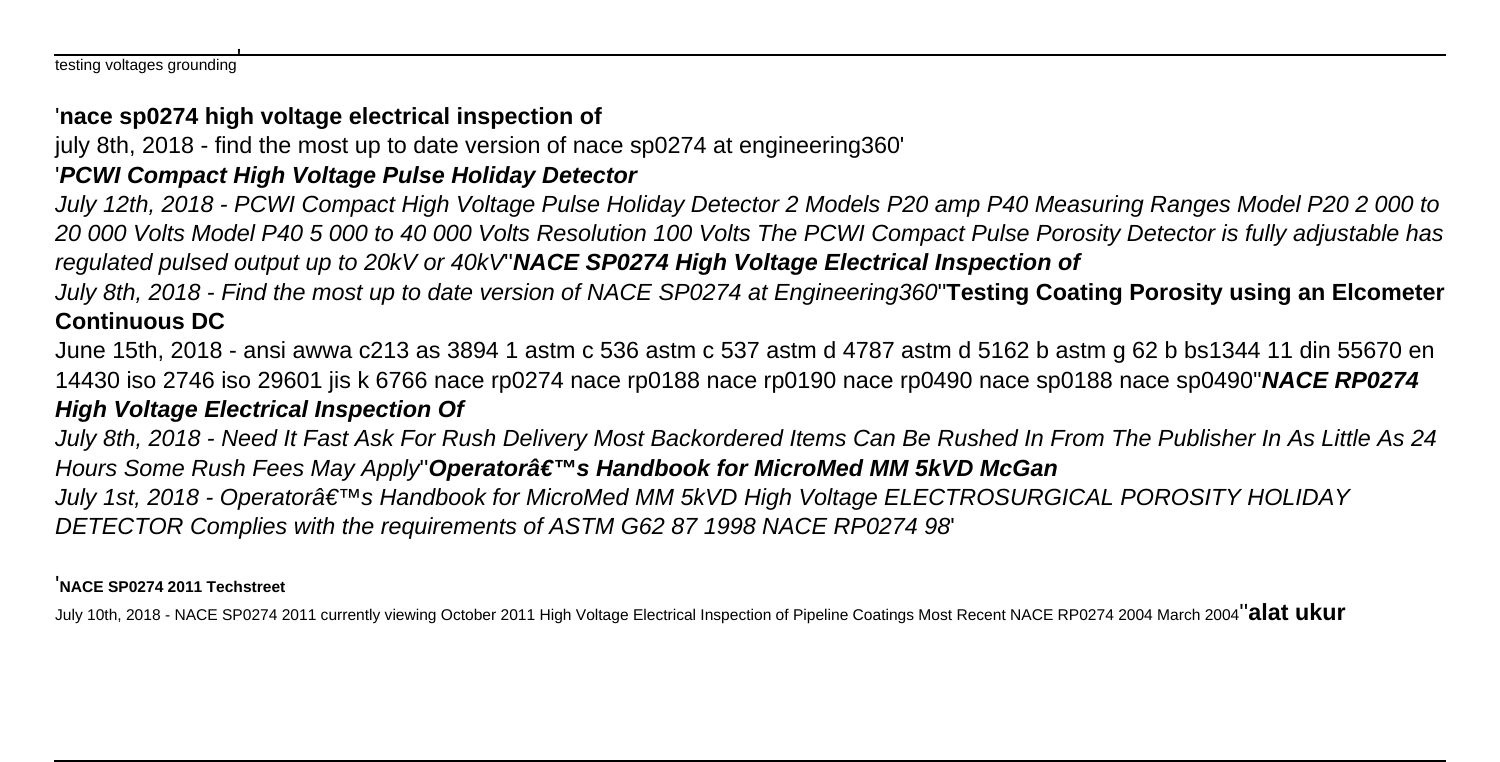## **ketebalan lapisan solusi pengukuran july 12th, 2018 - alat ini sudah sesuaikan dengan standart astm g62 07 nace rp0274 2004 nace rp 0490 2007 nace sp0188 2006 astm d'4787 08 ansi awwa c214 07 ansi awwa c213 07'**<sub>NACE SP0274 2011 Techstreet</sub>

July 10th, 2018 - NACE SP0274 2011 Currently Viewing October 2011 High Voltage Electrical Inspection Of Pipeline Coatings Most Recent NACE RP0274 2004 March 2004 Standard Recommended

Practice High Voltage Electrical Inspection Of Pipeline Coatings Historical Version NACE RP0274 98 August 1974 Standard Recommended Practice High Voltage Electrical Inspection Of Pipeline

#### Coatings Prior To Installation' '**ELCOMETER 236 DC HOLIDAY DETECTOR**

JULY 3RD, 2018 - ANSI AWWA C213 AS 3894 1 ASTM C 536 ASTM C 537 ASTM D 4787 ASTM G 6 ASTM D 5162 B ASTM G 62 B BS1344 11 DIN 55670 EN 14430 ISO 2746 JIS K 6766 NACE RP0188 NACE RP0274 NACE RP0490 NACE SP0188 NACE SP0490'

### '**for compact pcwi**

july 2nd, 2018 - nace rp0274 derived table table 3 below is derived from nace standards and should be used as a guide only the above table should be taken as a guide only''**standard practice steel cased pipeline practices** july 13th, 2018 - standard practice steel cased pipeline practices this nace international standard represents a consensus of those individual members who have reviewed this document its scope and provisions' '**Wet Sponge Pin Hole Detector**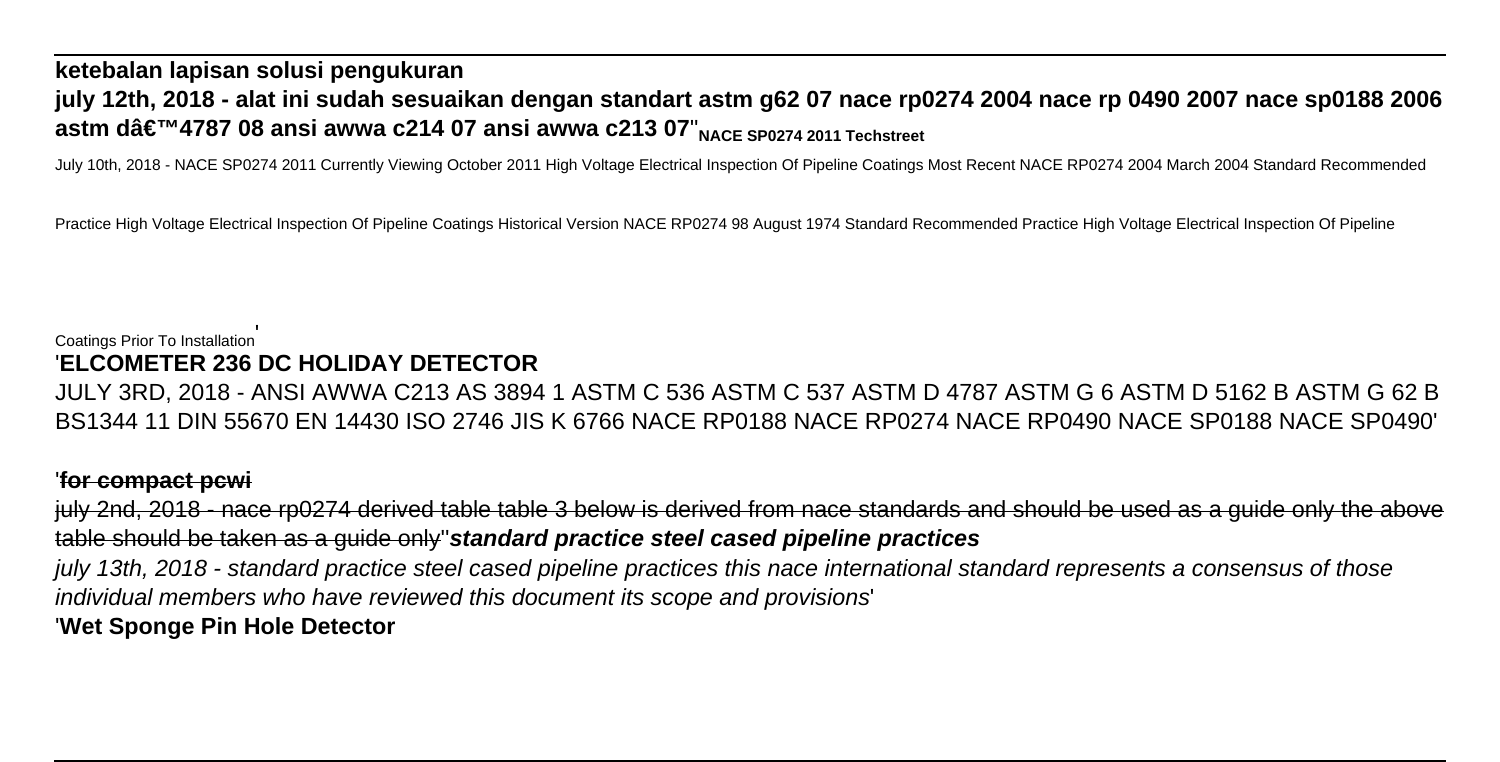July 13th, 2018 - Wet Sponge Pin Hole Detector Measuring Ranges 0 to 20 mils 0 to 500 Aum Test Voltage Selectable 9 67 5 or 90V Thin Film Porosity Testing These units are also known as wet sponge testers low voltage holiday detectors low voltage porosity detectors or pin hole detectors'

### '**Elcometer 236 DC Holiday Detector**

July 3rd, 2018 - Ansi Awwa C213 As 3894 1 Astm C 536 Astm C 537 Astm D 4787 Astm G 6 Astm D 5162 B Astm G 62 B Bs1344 11 Din 55670 En 14430 Iso 2746 Jis K 6766 Nace Rp0188 Nace

Rp0274 Nace Rp0490 Nace Sp0188 Nace Sp0490'

### '**NACE SP0188 Discontinuity Holiday Testing of New**

July 9th, 2018 - NACE SP0188 Discontinuity Holiday Testing of New Protective Coatings on Conductive Substrates' '**HIGH VOLTAGE POROSITY TESTING CONTINUOUS DC vs PULSED DC**

July 2nd, 2018 - NACE RP0274 2004 High Voltage Electrical Inspection of Pipeline Coatings refers to both DC and Pulsed DC detectors and defines pulse type detectors as having high voltage pulses

of very short duration e g 0 0002 seconds at a rate of 30 pulses per second'

### '**nace standards set laboratories**

may 20th, 2018 - rp0274  $\hat{a} \in \hat{a}$  high voltage electrical inspection of pipeline coatings prior to installation nace no 6isspc sp13 rp0397  $\hat{a} \in \hat{a}$ surface preparation of concrete'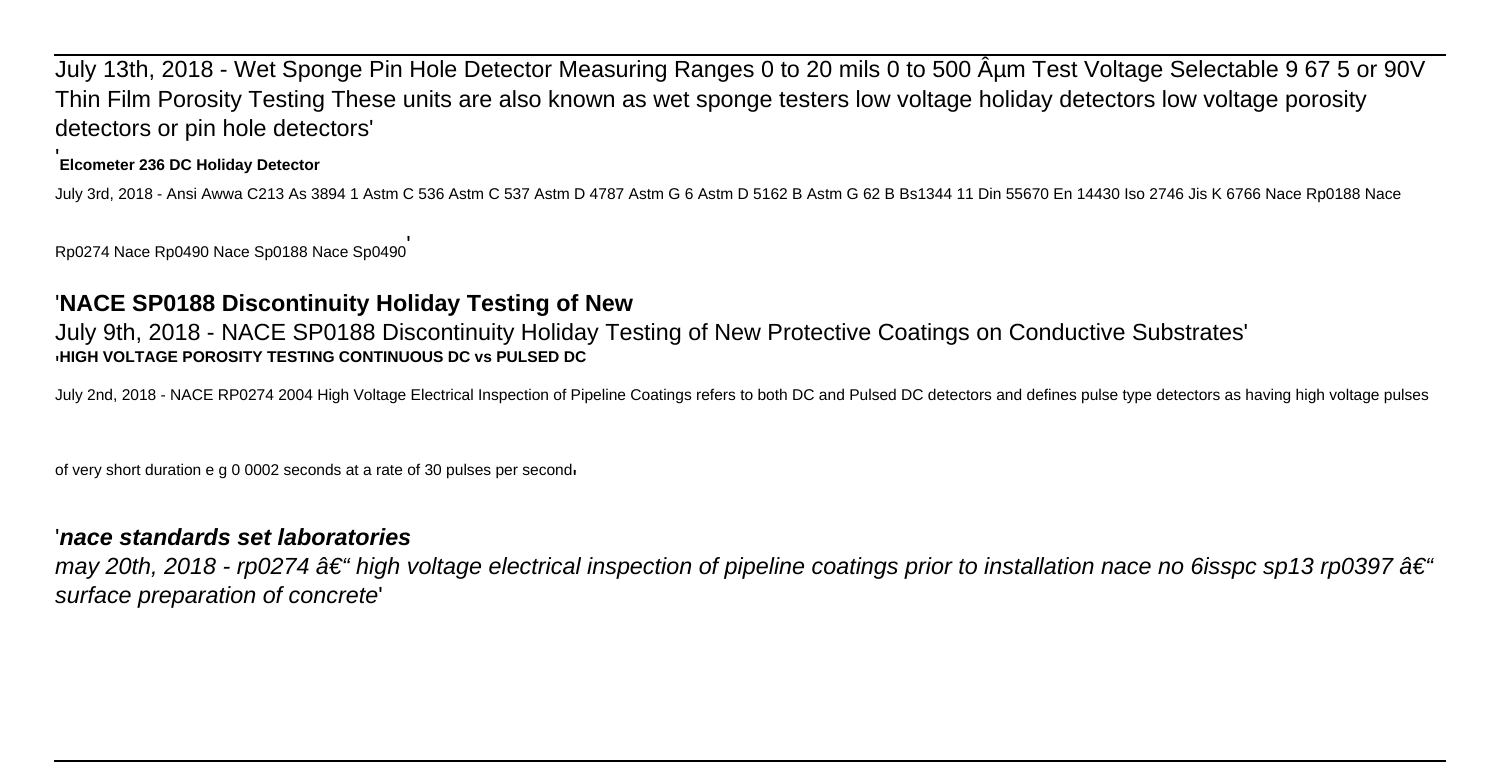### '**alat ukur ketebalan lapisan solusi pengukuran**

july 12th, 2018 - alat ini sudah sesuaikan dengan standart astm g62 07 nace rp0274 2004 nace rp 0490 2007 nace sp0188 2006 astm d'4787 08 ansi awwa c214 07 ansi awwa c213 07''**STANDARD RECOMMENDED PRACTICE DISCONTINUITY HOLIDAY** JULY 9TH, 2018 - RECOMMENDED PRACTICE DISCONTINUITY HOLIDAY TESTING THE USER SHOULD REFER TO NACE STANDARDS RP0274 1 STANDARD RECOMMENDED PRACTICE DISCONTINUITY HOLIDAY'

## '**RELI SLEEVE PIPE SLEEVE INSERT SLEEVE**

JULY 10TH, 2018 - SOLE COMPANY IN INDIA AND ALMOST 3RD IN THE WORLD TO MANUFACTURE PIPE INSERT SLEEVE FOR INTERNALLY COATED STEEL PIPES SPECIALITY ONLY RELI SLEEVE CAN MANUFACTURE INSERT PIPE SLEEVE UPTO 72 INCH OD WITH HIGH STANDARD COATINGS'

### '**Construction Amp Pipeline Coatings**

July 5th, 2018 - • Operators Are Responsible For Construction To Be In Compliance With Code Of Federal • NACE RP0274 2004 High Voltage Electrical Inspection''**NACE STANDARD RP0274 2004 HIGH VOLTAGE ELECTRICAL** JUNE 14TH, 2018 - NACE STANDARD RP0274 2004 HIGH VOLTAGE ELECTRICAL INSPECTION OF PIPELINE COATINGS

PROVIDES INFORMATION ON HIGH VOLTAGE ELECTRICAL INSPECTION OF PIPELINE COATINGS GIVES GUIDELINES ON TESTING VOLTAGES GROUNDING'

## '**HIGH VOLTAGE POROSITY TESTING CONTINUOUS DC vs PULSED DC**

**July 2nd, 2018 - NACE RP0274 2004 High Voltage Electrical Inspection of Pipeline Coatings refers to both DC and Pulsed DC detectors and defines pulse type detectors as having high voltage pulses of very short duration e g 0 0002 seconds at a rate of 30 pulses per second**''**NACE STANDARDS WITH INDUSTRIES NACE International**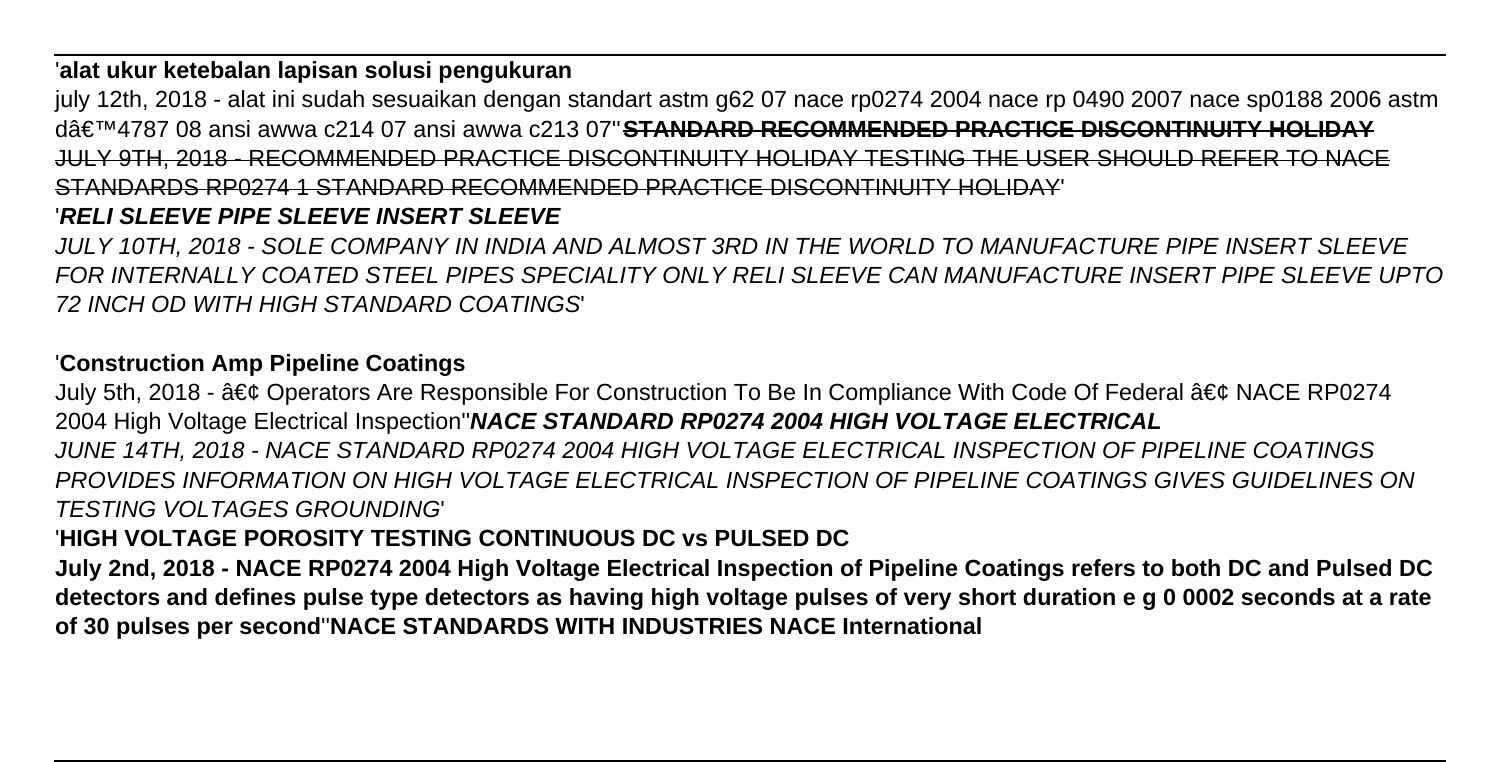# **July 2nd, 2018 - Q Ann NACE ListsofStandards Reports And Special Publications Standards With Industries Doc Coatings SP0274 2011 Formerly RP0274 High Voltage Electrical Inspection Of Pipeline**' '**NACE RP 0274 PDF WORDPRESS COM JULY 11TH, 2018 - NACE RP 0274 PDF NACE RP 0274 PDF NACE RP 0274 PDF DOWNLOAD DIRECT DOWNLOAD NACE RP 0274 PDF PROPOSED REAFFIRMATION OF RP0274 2004 ADMINISTERED BY STG 03**'

#### '**NACE RP0274 PDF Document**

June 27th, 2018 - STD NACE BNLICE RP027q ENGL NACE Standard RP0274 98 Item No 21010 T H E CORROSION SOCIETY Standard Recommended Practice High Voltage Electrical Inspection Of

Pipeline Coatings This NACE International Standard Represents A Consensus Of Those Individual Members Who Have Reviewed This Document Its Scope And Provisions' '**What is a Holiday Detector Low Voltage Wet Sponge Type**

July 12th, 2018 - Holiday Detector Low Voltage Wet Sponge Type Definition Holiday detector low voltage wet sponge type is a non destructive test instrument that'

#### '**SLI0042 ISSUE 01 ABRASIVE BLASTING**

JUNE 24TH, 2018 - ASTM D4787 NACE RP0274 NACE TM0384 ASTM D5162 A WIDE RANGE OF INTERCHANGEABLE PROBE ACCESSORIES AVAILABLE COMPATIBLE WITH ALL ELCOMETER HOLIDAY DETECTORS SYNTECH'

#### '**Holiday Tester Holiday Test Equipment Holiday Detector**

July 14th, 2018 - Holiday Detector Holiday tester Holiday Detector India Holiday Testers Porosity Detector ASTM D 5162 BS 1344 11 ISO 2746 NACE RP0274 NACE RP0490''**The Official**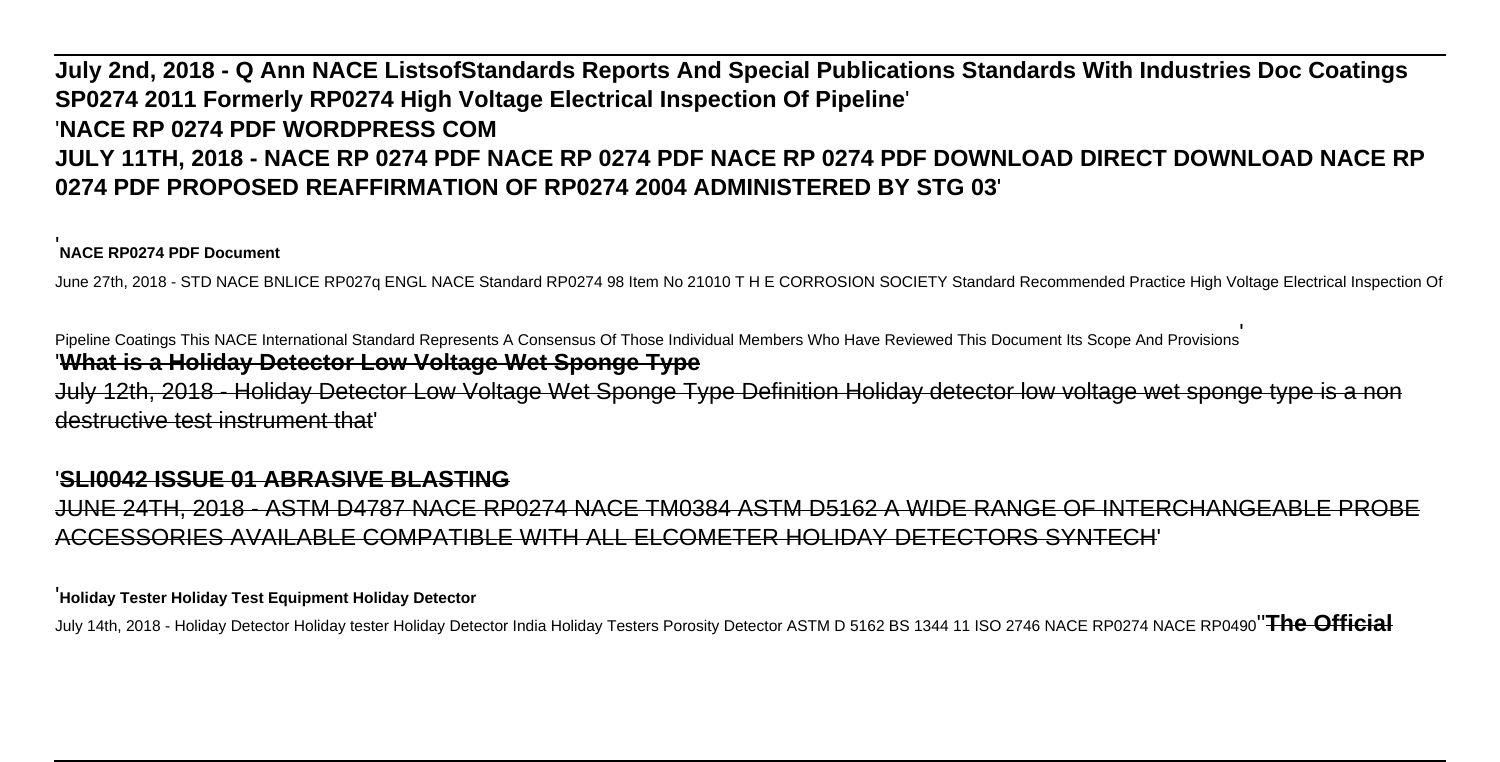#### **Elcometer Channel YouTube**

July 13th, 2018 - en 14430 iso 2746 jis k 6766 nace rp0188 nace rp0274 nace rp0490 nace sp0188 nace sp0490 elcometer 266 jis g 3491 jis g 3492 nace rp0274 nace'

'**Elcometer 266 DC Holiday Detector**

July 2nd, 2018 - din 55670 en 14430 iso 2746 iso 29601 jis k 6766 nace rp0274 nace rp0188 nace rp0190 nace rp0490 nace sp0188 nace sp0490''**High Voltage Porosity Testing**

# **Continuous DC vs Pulsed DC**

July 4th, 2018 - NACE RP0274 2004 High Voltage Electrical Inspection of Pipeline Coatings refers to both DC and Pulsed DC detectors and defines pulse type detectors as having high voltage pulses of very short duration e g 0 0002 seconds at a rate of 30 pulses per second'

## '**PCWI Compact High Voltage Pulse Holiday Detector**

**July 12th, 2018 - PCWI Compact High Voltage Pulse Holiday Detector 2 Models P20 amp P40 Measuring Ranges Model P20 2 000 to 20 000 Volts Model P40 5 000 to 40 000 Volts Resolution 100 Volts The PCWI Compact Pulse Porosity Detector is fully adjustable has regulated pulsed output up to 20kV or 40kV**''**OFFSHORE NAVAL LOVERS**

JUNE 29TH, 2018 - NACE RP0274 HIGH VOLTAGE ELECTRICAL INSPECTION OF PIPELINE COATINGS PRIOR TO INSTALLATION NACE RP0287 FIELD MEASUREMENT OF SURFACE PROFILE OF ABRASIVE BLAST CLEANED SURFACES USING REPLICA TAPE TESTEX'

## '**the official elcometer channel youtube**

july 13th, 2018 - en 14430 iso 2746 jis k 6766 nace rp0188 nace rp0274 nace rp0490 nace sp0188 nace sp0490 elcometer 266 jis g 3491 jis g 3492 nace rp0274 nace'

'**standard recommended practice field applied underground**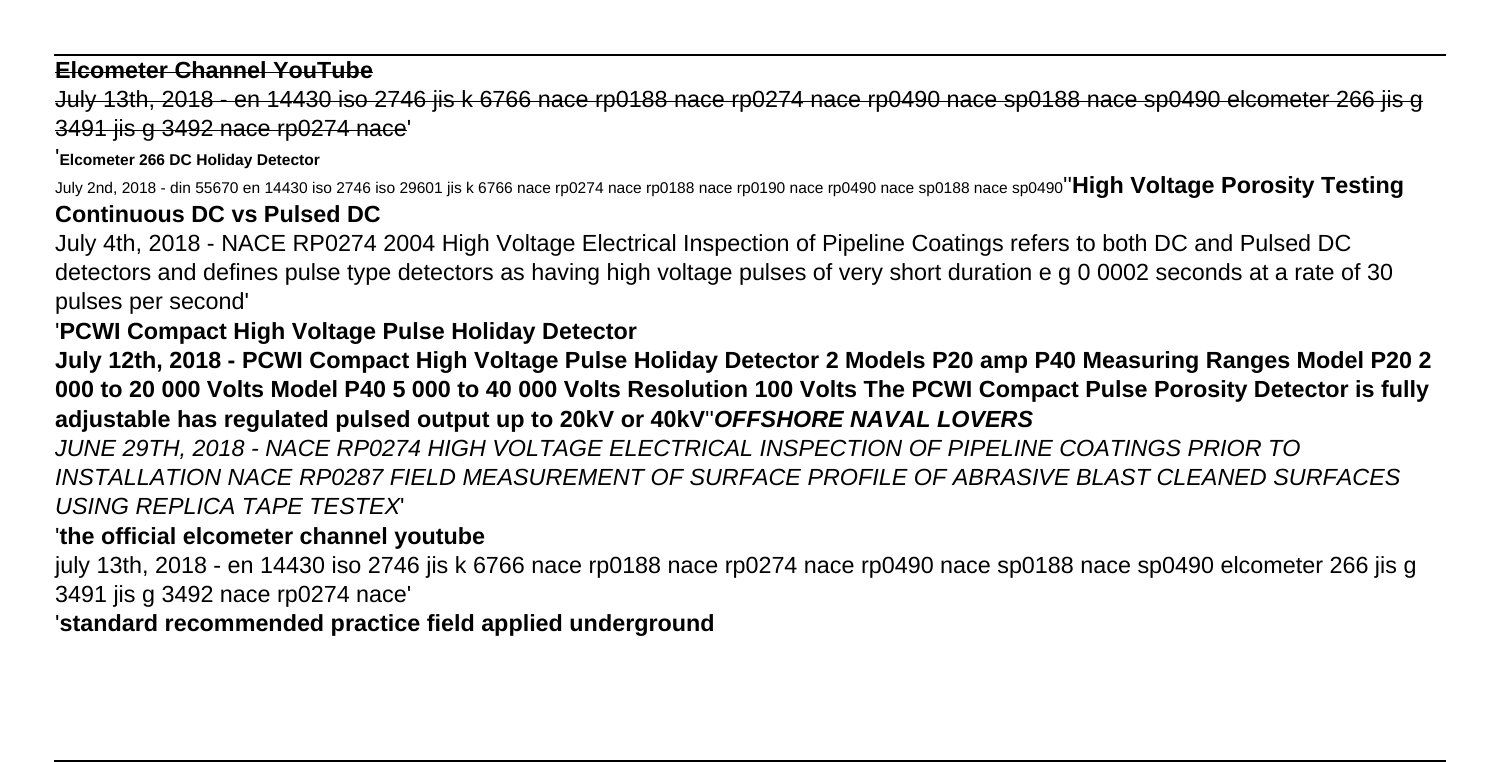**july 8th, 2018 - recommended practice field applied underground wax coating systems for underground pipelines application performance and quality control this nace international standard represents a consensus of those individual members who have reviewed this document its scope and provisions its acceptance does not in any respect preclude anyone whether he or she has adopted the standard or not from**''**Nace Rp0274 pdfsdocuments2 com**

July 3rd, 2018 - NACE Standard RP0274 2004 Standard Recommended Practice High Voltage Electrical Inspection of Pipeline Coatings 4 Coating material damaged or improperly installed''**COMPACT PCWI**

JULY 10TH, 2018 - NACE RP0274 DERIVED TABLE TABLE 3 BELOW IS DERIVED FROM A NACE STANDARD AND SHOULD BE USED AS A GUIDE ONLY TABLE 3 KV VALUES FROM NACE RP0274''**Standard Recommended Practice Field Applied Underground**

July 8th, 2018 - Recommended Practice Field Applied Underground Wax Coating Systems for Underground Pipelines Application Performance and Quality Control This NACE International standard represents a consensus of those individual members who have reviewed this document its scope and provisions Its acceptance does not in any respect preclude anyone whether he or she has adopted the standard or not from''**English Compact P20 P40 and P60 Manual Pcwi Battery**

March 4th, 2014 - 2 4 International Standards NACE RP0274 98 derived table Table 3 below is derived from NACE standards and should be used as a guide only It is recommended that the whole of this standard be used 6 2 51 0 0 4 79 1 kV Values from NACE RP0274 98 mm 0 8 13 16 19 kiloVolts 6 7 10 12 14 16 17 28 31 34 The above table should be taken as a GUIDE only

### '**Standard Recommended Practice Discontinuity Holiday**

July 9th, 2018 - Standard Recommended Practice Discontinuity Holiday Testing of New Protective Coatings on Conductive Subsi This NACE International standard represents a consensus of those individual members who have'

'**list Of Coatings Standards For The Oil And Gas Industry**

July 9th, 2018 - Corrosion Clinic Has NACE Certified Corrosion Specialist On Duty To Answer Your Corrosion Questions And NACE RP0274 High Voltage Electrical Inspection Of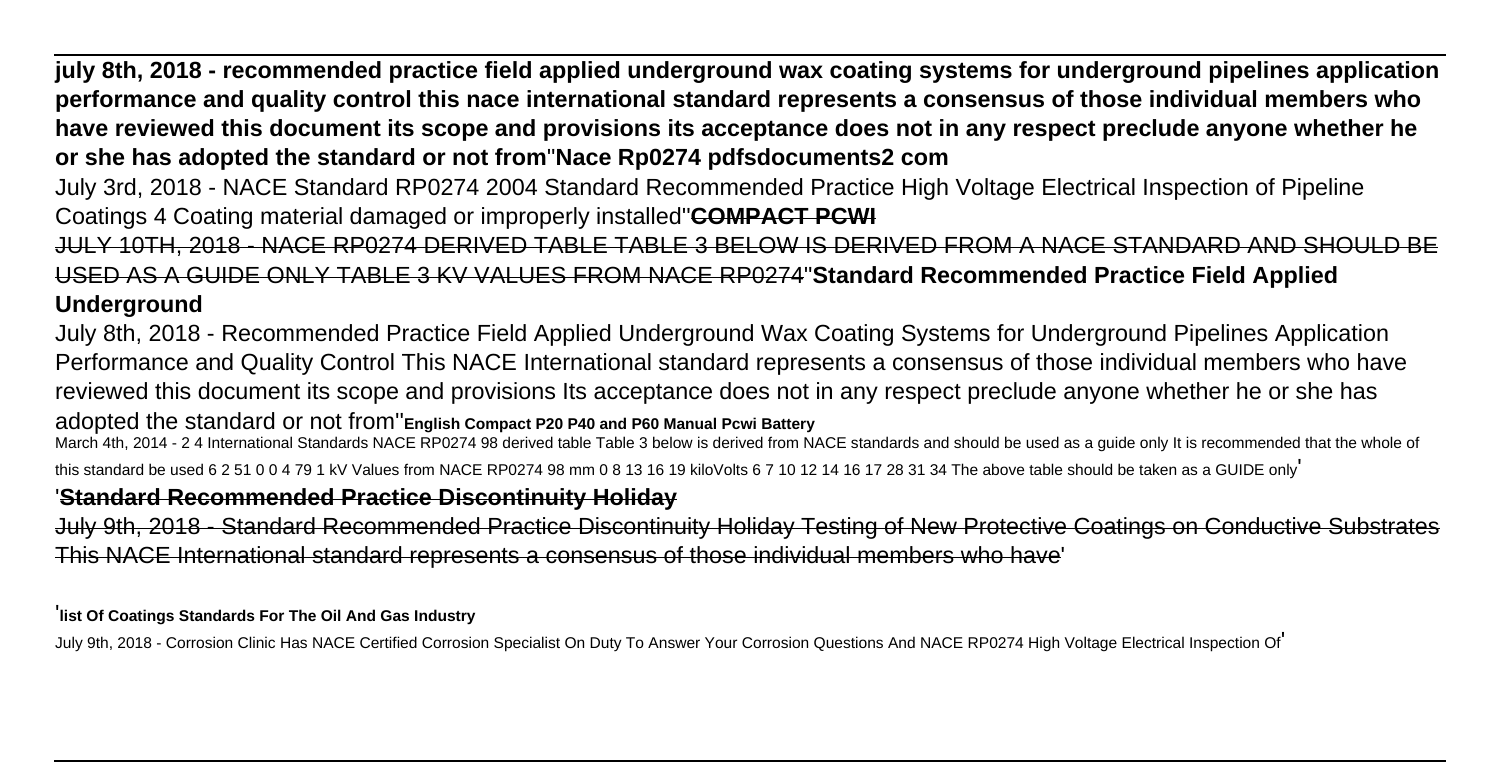#### '**What Is A Holiday Detector Low Voltage Wet Sponge Type**

July 12th, 2018 - Holiday Detector Low Voltage Wet Sponge Type Definition Holiday Detector Low Voltage Wet Sponge Type Is A Non Destructive Test Instrument Thati

# '**NACE SP0274 High Voltage Electrical Inspection of July 8th, 2018 - Find the most up to date version of NACE SP0274 at Engineering360**'

#### '**Compact PCWI**

July 10th, 2018 - NACE RP0274 derived table Table 3 below is derived from a NACE standard and should be used as a guide only Table 3 kV values from NACE RP0274'

### '**SEARCH RESULTS FOR NACE RP0274 TECHSTREET COM**

# JULY 1ST, 2018 - YOUR SEARCH RESULTED IN 1 DOCUMENTS FOR NACE RP0274 AMONGST ALL CURRENT DOCUMENTS''**data sheet Phillro**

June 22nd, 2018 - ISO 2746 NACE RP0274 NACE RP 04901 NACE RP0188 Pinhole amp Porosity Detection Premature corrosion of a substrate is usually due to the failure of the coating A major cause

of failure is the presence of flaws in the Collectively referred to as a coating's porosity the main types of flaw are described below Runs amp Sags The wet coating moves under gravity leaving a thin

Cissing Occurs when a' '**Standard Recommended Practice High Voltage Electrical**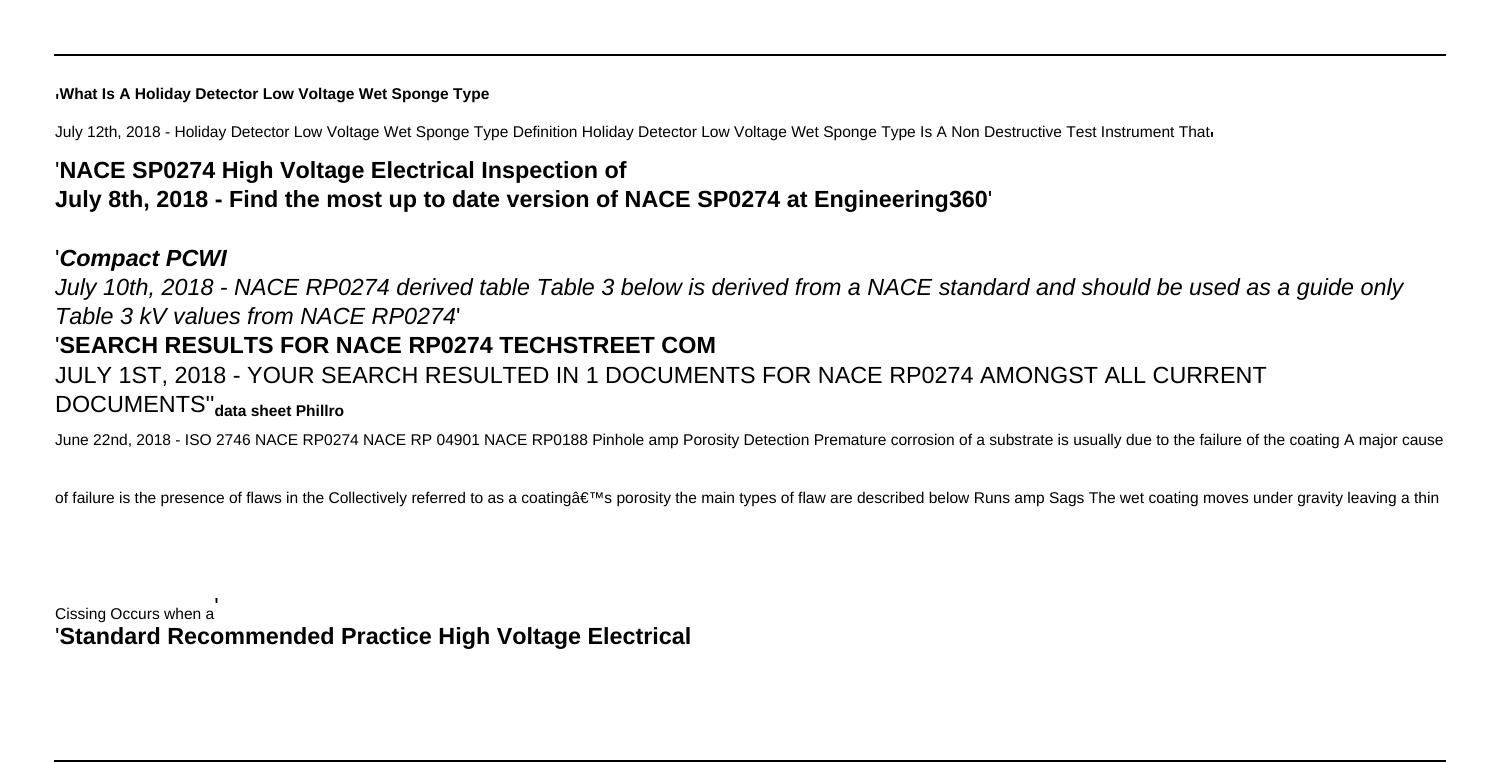**June 7th, 2018 - Item No 21010 Standard Recommended Practice High Voltage Electrical Inspection Of Pipeline Coatings This NACE International Standard Represents A Consensus Of Those Individual Members Who Have**'

### '**Holiday Tester Holiday Test Equipment Holiday Detector**

July 14th, 2018 - The Instrument can be used as per AS 3894 1 ASTM D 4787 ASTM G 6 ASTM D 5162 BS 1344 11 ISO 2746 NACE RP0274 NACE RP0490 NACE RP0188 88 standards In every holiday test equipment accurate voltage setting is achieved by adjusting a knob to desire voltage is displayed on a digital display with increment of 0 1KV Internal jeep tester''**SP 2888 RG Brush Grade Western Supplies** July 13th, 2018 - is to be made to NACE RP0274 93 8 5 Immediately upon completion of the work the coating application shall be subject to final inspection by''**list Of Coatings**

### **Standards For The Oil And Gas Industry**

**July 9th, 2018 - NACE RP0274 High Voltage Electrical Inspection Of Pipeline Coatings NACE RP0303 Standard Recommended Practice Field Applied Heat Shrinkable Sleeves For Pipelines Application Performance And Quality Control NACE RP0304**'

### '**STD RP027Q ENGL BNLICE NACE RELI SLEEVE**

JULY 9TH, 2018 - RP027Q ENGL NACE STANDARD RP0274 98 ITEM NO 21010 THE CORROSION SOCIETY STANDARD RECOMMENDED PRACTICE HIGH VOLTAGE ELECTRICAL INSPECTION OF PIPELINE COATINGS THIS NACE INTERNATIONAL STANDARD REPRESENTS A CONSENSUS OF THOSE INDIVIDUAL MEMBERS WHO HAVE REVIEWED THIS DOCUMENT ITS SCOPE AND PROVISIONS ITS ACCEPTANCE DOES NOT IN ANY RESPECT PRECLUDE ANYONE WHETHER HE HAS ADOPTED THE STANDARD''**Construction amp Pipeline Coatings July 5th, 2018 - Written Construction Procedures Gas amp Liquid Gas • § 192 605 a Each operator shall prepare and**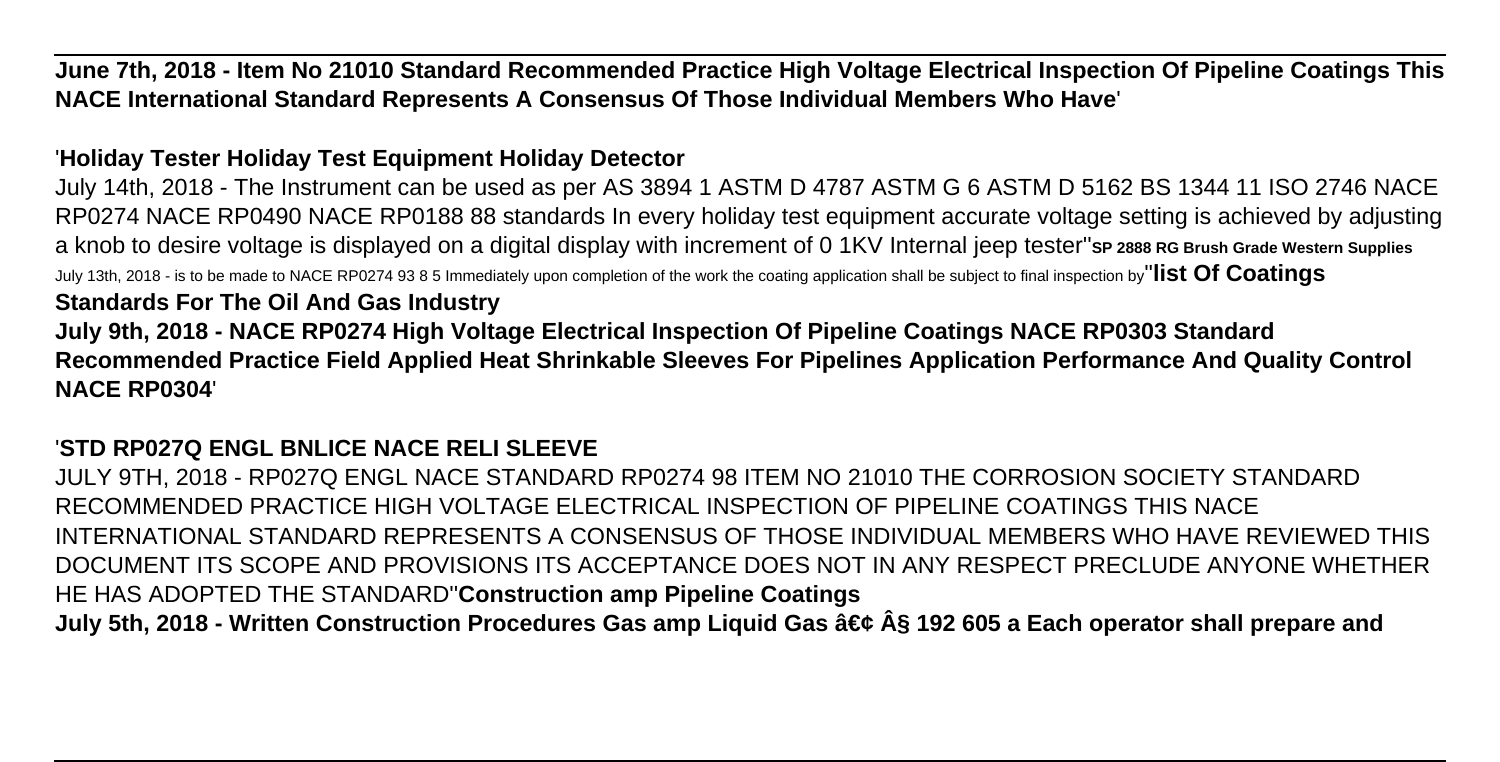### follow …a manual of written procedures for 2 Controlling corrosion in accordance with

#### '**NACE RP 0274 PDF WORDPRESS COM**

JULY 11TH, 2018 - NACE RP 0274 PDF NACE RP 0274 PDF NACE RP 0274 PDF DOWNLOAD DIRECT DOWNLOAD NACE RP 0274 PDF PROPOSED REAFFIRMATION OF RP0274 2004

#### ADMINISTERED BY STG 03''**standard practices nace international the worldwide**

july 10th, 2018 - standard practices designation title item number nace no 1 sspc sp 5 white metal blast cleaning rp0494 2006 21065'

### '**Reli Sleeve Pipe Sleeve Insert Sleeve**

**July 10th, 2018 - Sole Company In India And Almost 3rd In The World To Manufacture Pipe Insert Sleeve For Internally Coated Steel Pipes Speciality Only Reli Sleeve Can Manufacture Insert Pipe Sleeve Upto 72 Inch OD With High Standard Coatings**''**High Voltage Porosity Testing Continuous DC Vs Pulsed DC**

July 4th, 2018 - NACE RP0274 2004 High Voltage Electrical Inspection Of Pipeline Coatings Refers To Both DC And Pulsed DC Detectors And Defines Pulse Type Detectors As Having High Voltage Pulses Of Very Short Duration E G 0 0002 Seconds At A Rate Of 30 Pulses Per Second'

#### '**DATA SHEET PD40C PD 240 PINHOLE DATA SHEET PD40C PD 240**

JUNE 17TH, 2018 - PD 240 PINHOLE HOLIDAY DETECTOR TEST VOLTAGE FORMULA NACE RP0274 WEIGHT UNIT SHOULDER BAG AMP BATTERIES 1 6KG DIMENSIONS CASE 53CM X

65CM X 25CM'

### '**NACE std rp0274 inspection of piping coating pdf scribd com**

July 9th, 2018 - S T D NACE RP027q ENGL NACE Standard RP0274 98 BNLICE Item No 21010